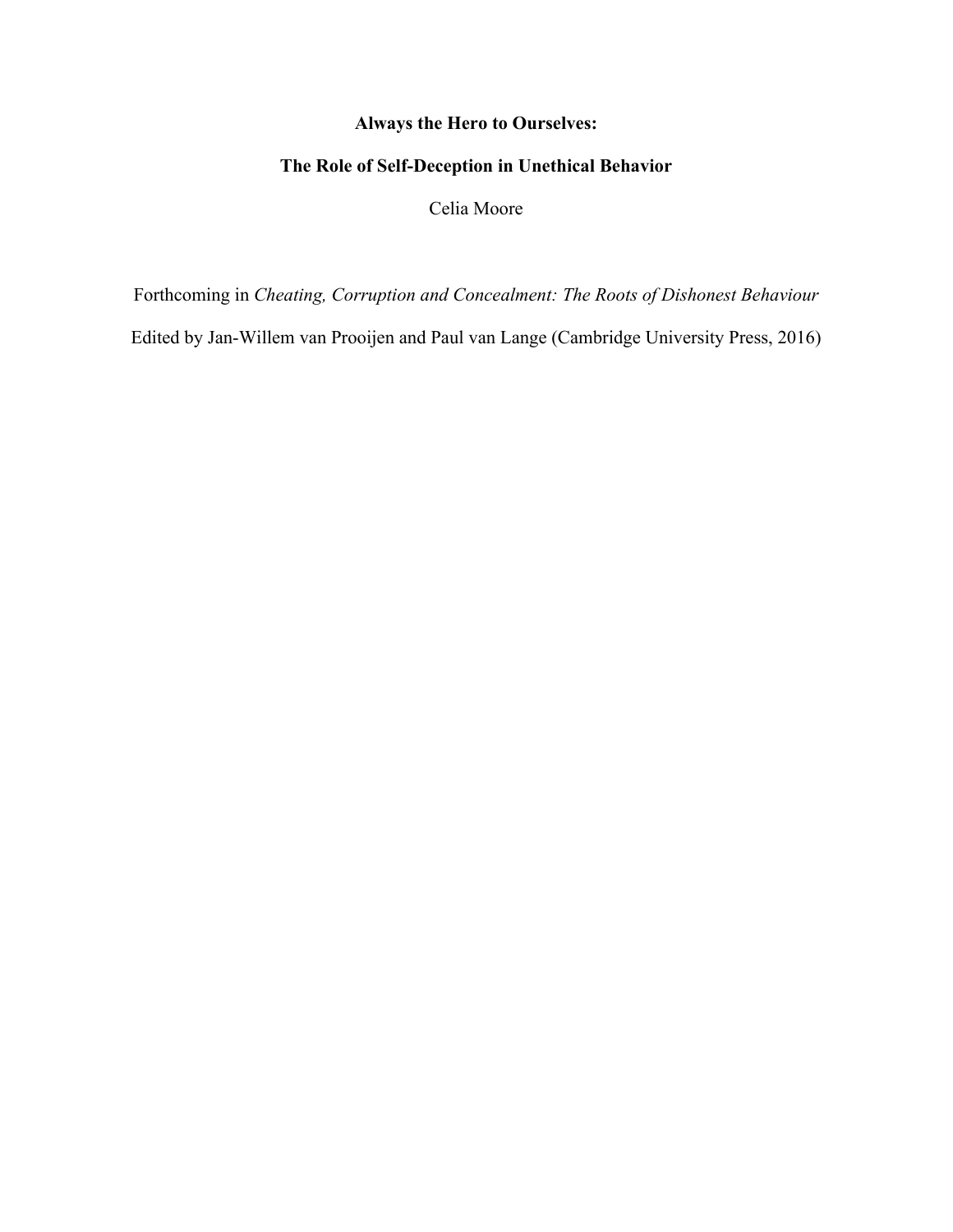Number one and foremost, I threw my whole life and lived my life in a certain way to make sure that I would never violate any law -- certainly never any criminal laws -- and always maintained that most important to me was my integrity, was my character, were my values, and then -- and have always taken that very seriously. --Former Enron CEO Ken Lay

Many people would doubt Ken Lay's sincerity as he claimed, during a 2004 interview on CNN, that what he valued most about himself was his integrity. Many people, that is, except Lay himself, who likely felt wholeheartedly sincere when he said so. Humans have a deep-seated need to see themselves in a positive light (Greenwald, 1980), a need that is particularly acute in the moral domain (Blasi, 1984). Nearly everyone believes strongly that they are moral, and holds the view that their actions are appropriate, honorable, and fair (Allison, Messick, & Goethals, 1989; Messick, Bloom, Boldizar, & Samuelson, 1985; Van Lange & Sedikides, 1998). In other words, we are the heroes of our own narratives. However, this common belief sits uncomfortably with the fact that most of us behave, with distressing frequency, in ways are inappropriate, dishonorable, and unfair (Ariely, 2012; Callahan, 2004; Gabor, 1994). We resolve this common contradiction—that we often *in fact* behave in ways that we like to think we don't—through selfdeception, "the active misrepresentation of reality to the conscious mind" (Trivers, 2000, p. 114). This chapter is about the way in which self-deception supports our ability to think of ourselves as the hero of our own narratives, when in fact we have been anything but.

#### **THE ORIGINS OF RESEARCH ON SELF-DECEPTION**

The topic of self-deception was originally the domain of philosophers. Their main interest was in the epistemological paradox that strict understandings of self-deception represent (Fingarette, 1969; Haight, 1980; Mele, 2001). In its most literal sense, self-deception is a logical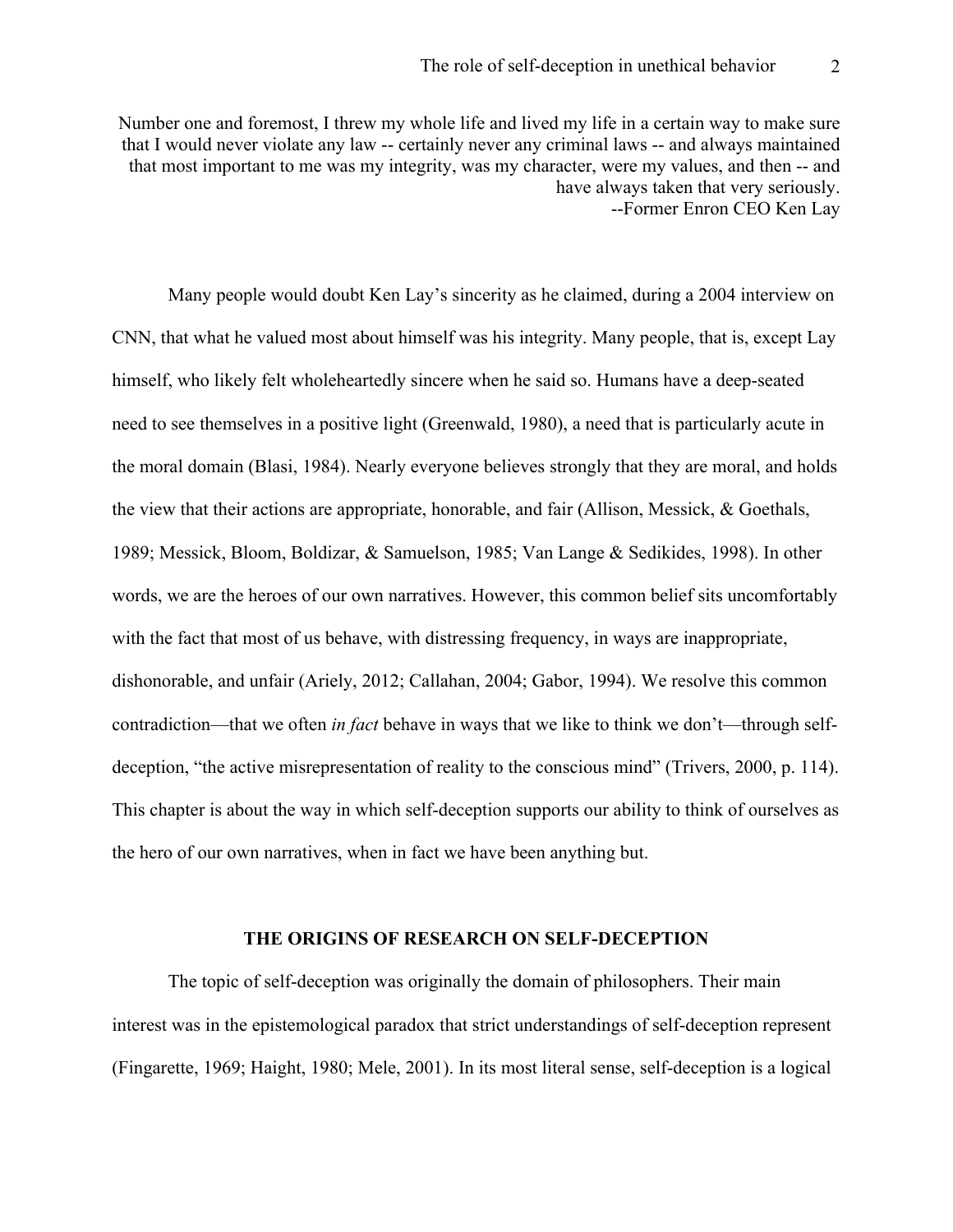fallacy, as it requires someone to simultaneously know and not know something to be true. However, denying that self-deception exists depends upon a number of assumptions about the nature of human knowledge, most notably that we are conscious and actively aware of all of our beliefs at all times. Psychological theory since Freud introduced the idea that human perception, information processing, storage, and retrieval could be both motivated and function on multiple levels of consciousness (1900/1955) has questioned whether human knowledge was best understood as monolithic in this way. Once psychological theory opened up the possibility the self-deception might mean something other than consciously and simultaneously holding two contradictory beliefs, efforts to demonstrate it began to show the various ways in which we can trick ourselves into believing what we want to believe, and trick ourselves out of confronting what we would rather not admit about ourselves.

Gur and Sackheim (1979) published the first effort to demonstrate self-deception empirically. Their experiment was designed to demonstrate the following classic criteria of selfdeception: (1) that an individual holds two contradictory beliefs, (2) simultaneously, (3) without being aware of doing so, and that (4) this is a motivated act. Using a clever paradigm, they had participants record their own voices, and then to listen to 30 audio clips, of both their own and others' voices, with instructions to indicate whether each clip was a recording of their own voice or someone else's. They were interested in when one misidentified another's voice as one's own (narcissistic self-deception), or misidentified one's own voice as another's (self-avoidant selfdeception), without indicating conscious awareness of having done so. They also tracked participants' galvanic skin responses (GSR) while doing so, making an argument that high GSR levels represent an unconscious awareness of one's own voice, since individuals show higher levels of GSR when confronted with oneself compared to others (1979). They found that when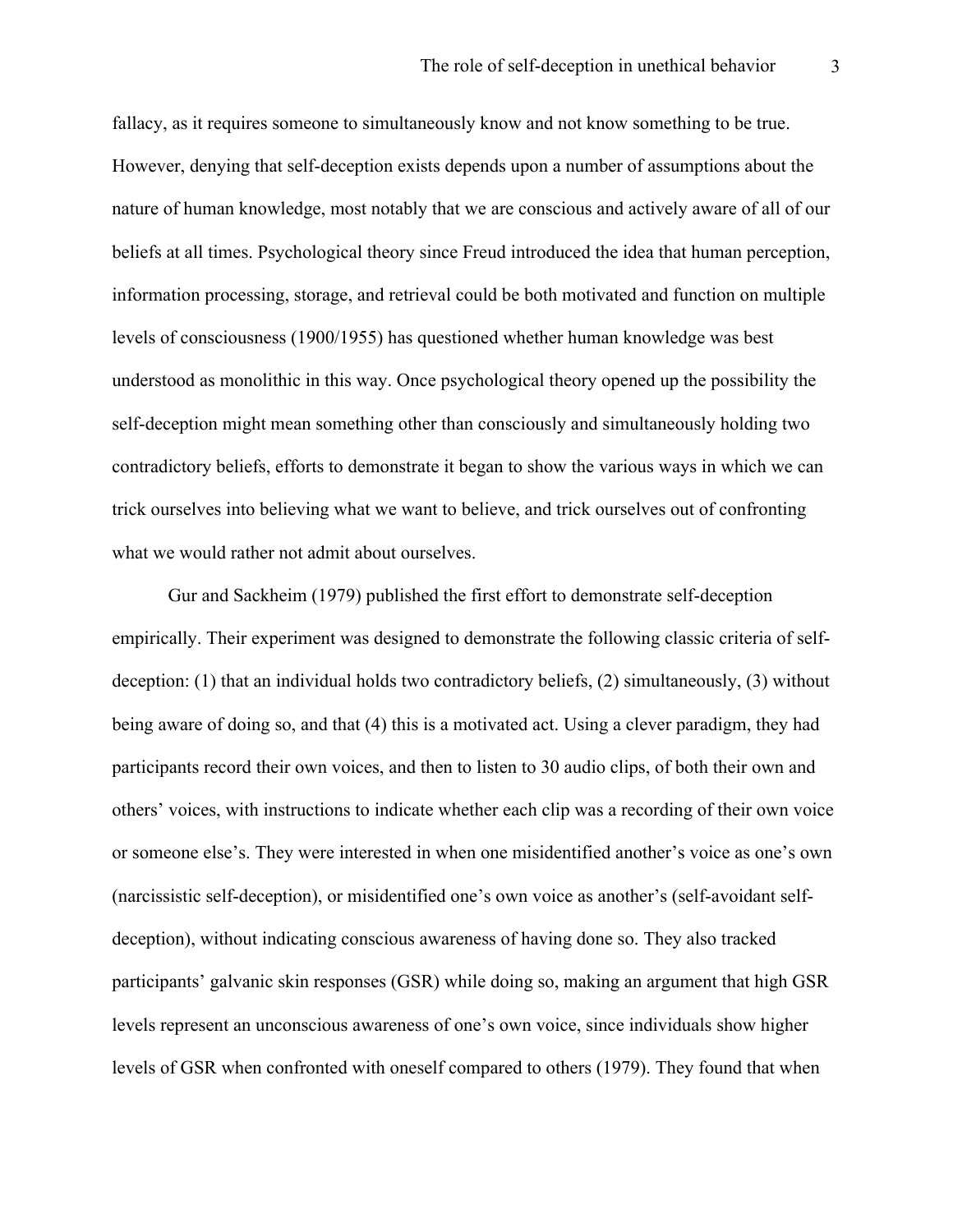participants heard their own voice, GSR levels remained steady, regardless of whether they had consciously identified the voice as their own. The authors argue that these results show that individuals accurately recognize their own voice unconsciously, even when they do not identify it as such at a conscious level.

#### **Self-Deception in Unethical Behavior**

Of course, the moral implications of disavowing one's own voice or identifying another's voice as one's own are not necessarily obvious. However, it is easier to make the case for the relevance of this research to moral psychology when one realizes that the participants' voice misidentifications were motivated by whether the self was positively or negatively regarded. Gur and Sackheim's final experiment demonstrated that individuals whose self-esteem had been temporarily boosted (making self-confrontation less aversive) were more likely to misidentify others' voices as their own, while individuals whose self-esteem had been threatened (making self-confrontation more aversive) were more likely to identify their own voice as someone else's (1979). This final study showed that one's conscious beliefs about whether the voice they were hearing was their own were motivated by whether the participants felt positively or negatively about themselves at the time. If the tendency to believe that an action is caused by oneself is greater when it has positive mental associations, and the tendency to believe an action is caused by another is greater when it has negative mental associations, then it becomes easier to see how self-deception one might facilitate unethical behavior. The same mental processes that support the conscious belief that our own voice is not our own when the self feels aversive support the disavowal of our immoral actions as our own (Tenbrunsel & Messick, 2004).

Several scholars have noted the usefulness of self-deception in facilitating unethical behavior (Levy, 2004; Lu & Chang, 2011; Martin, 1986; Rick et al., 2008; Tenbrunsel,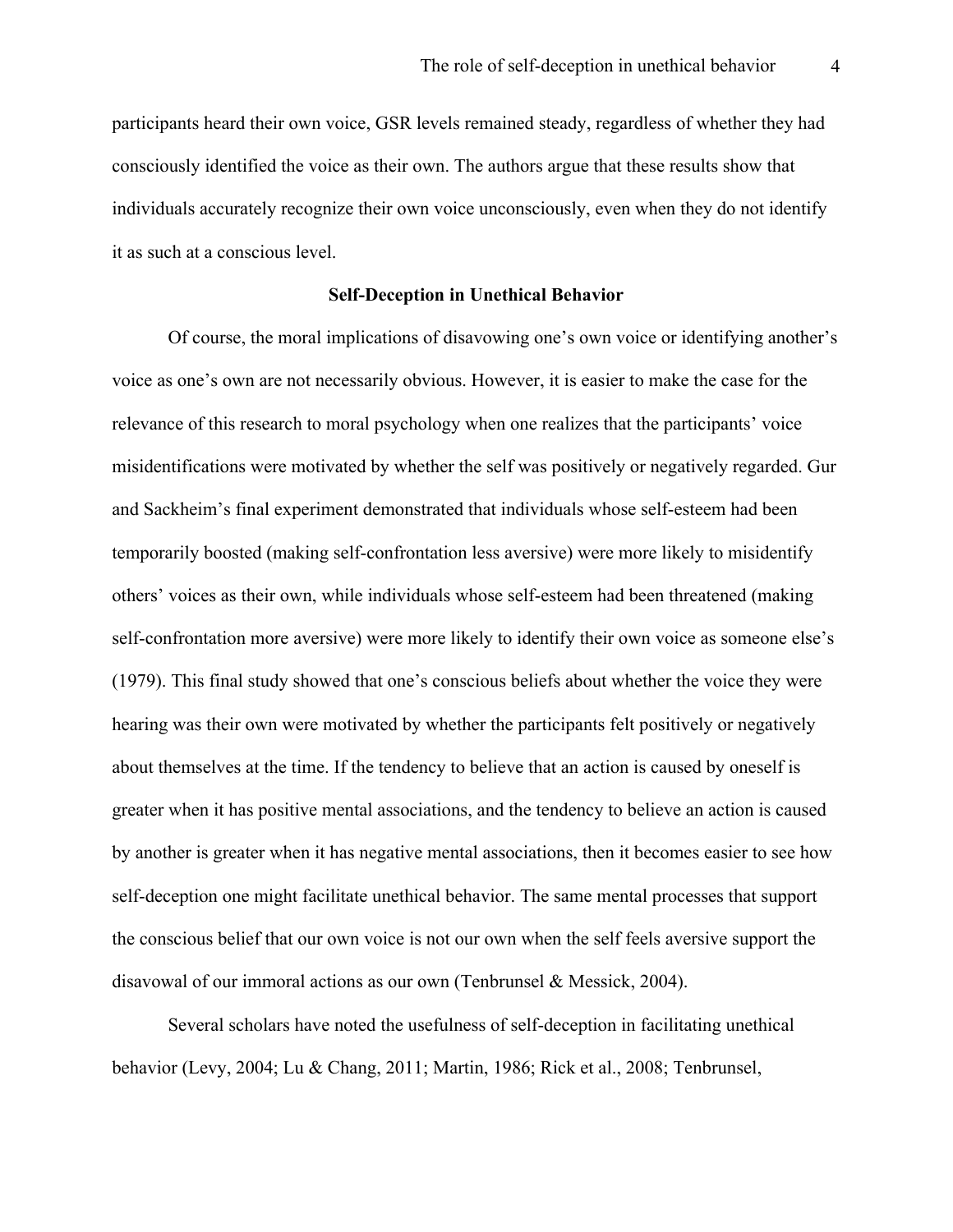Diekmann, Wade-Benzoni, & Bazerman, 2010; Tenbrunsel & Messick, 2004). The contradiction between the deep-seated need to see ourselves as moral often succumbing to temptations to behave in morally compromised ways causes a misalignment between our actions and our beliefs about ourselves, leading to the aversive state known as cognitive dissonance (Festinger, 1957; Festinger & Freedman, 1964). Resolving this dissonance requires us either to change our behavior to align more closely with our beliefs, or to change our beliefs to align more closely with our behavior. Since it is easier to change beliefs than it is to change behavior, we tend to resolve dissonance through changing our beliefs (Cooper, 2007). This is particularly convenient in the moral domain, as changing our moral beliefs is what allows us behave unethically without tarnishing our self-image.

Most research on self-deception from a psychological perspective does not provide evidence of two simultaneously held contradictory beliefs, as Gur and Sackheim criteria for self deception require . Rather, psychological work on self-deception has focused on what Trivers calls "the active misrepresentation of reality to the conscious mind" (2000, p. 114), such that the view one has of oneself or one's actions is distorted to facilitate believing that we are morally upstanding when we have not been. In this chapter I focus on the various strategies that individuals employ when faced with a potential misalignment between their morally questionable behavior and their belief that they are moral. These self-deceptive strategies tend to take one of three forms, together representing what Tenbrunsel and Messick call our "internal con game", which "allow one to behave self-interestedly while, at the same time, falsely believing that one's moral principles were upheld" (2004, p. 223).

The first of these strategies involves *motivated attention*. In this self-deceptive strategy, we either (1) under-attend to evidence that undermines our ability to maintain positive beliefs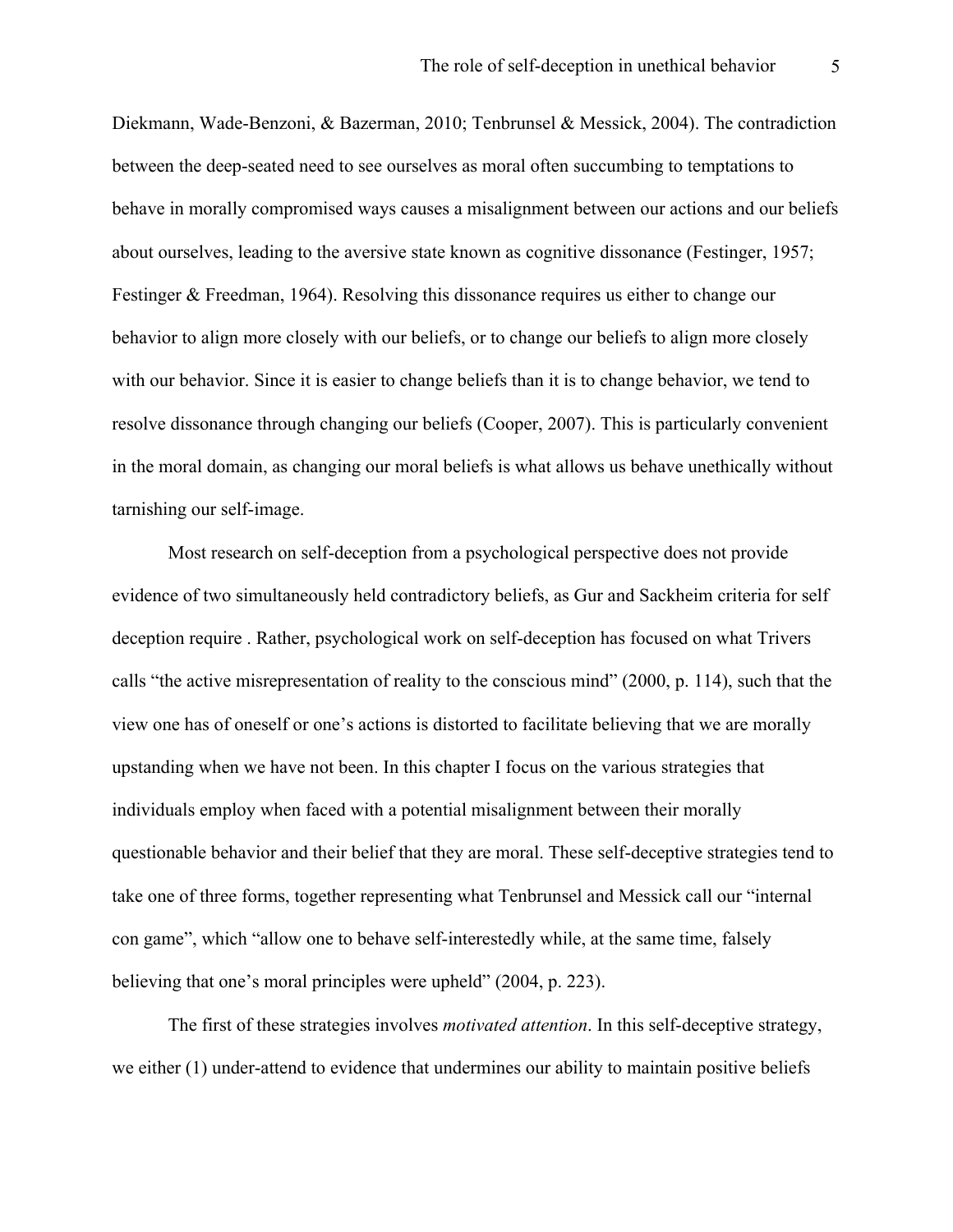about ourselves as moral, and (2) over-attend to evidence that supports our ability to maintain our heroic beliefs about ourselves. This strategy shines a spotlight on what we want to know about ourselves or our behavior, and helps keep what we'd prefer not know about ourselves or our behavior in the shadows.

The second of these strategies involves *motivated construal*. In this self-deceptive strategy, we are aware of the objective reality of our own morally problematic behavior, but find ways to redefine it as morally innocuous (or at least morally justifiable). We accomplish this through (3) reframing the act as acceptable or (4) minimizing our responsibility for our behavior, and (5) exploiting situational ambiguity to our advantage.

The third of these strategies involves *motivated recall*. This self-deceptive strategy mirrors motivated attention, except that it involves (6) forgetting what we'd rather not know about ourselves, and (7) inventing self-serving versions of past events, potentially even to the point that we create memories of past events that never happened. Since our self-view depends heavily on how we make sense of our past behavior, these strategies can be particularly useful in editing our narrative to ensure that we can claim that the most important thing to us is our integrity, and feel sincere as we do so, even when our actions do not support this belief. Just like Ken Lay was able to, even as he was being convicted of several counts of securities fraud.

### **Motivated Attention**

The primary way that individuals deceive themselves about the status of future behavior is to find ways to refrain from telling oneself the whole truth about the action or its potential consequences (von Hippel & Trivers, 2011, p. 7). This typically involves directing our attention to what we most want to believe, either by actively searching for information that allows us to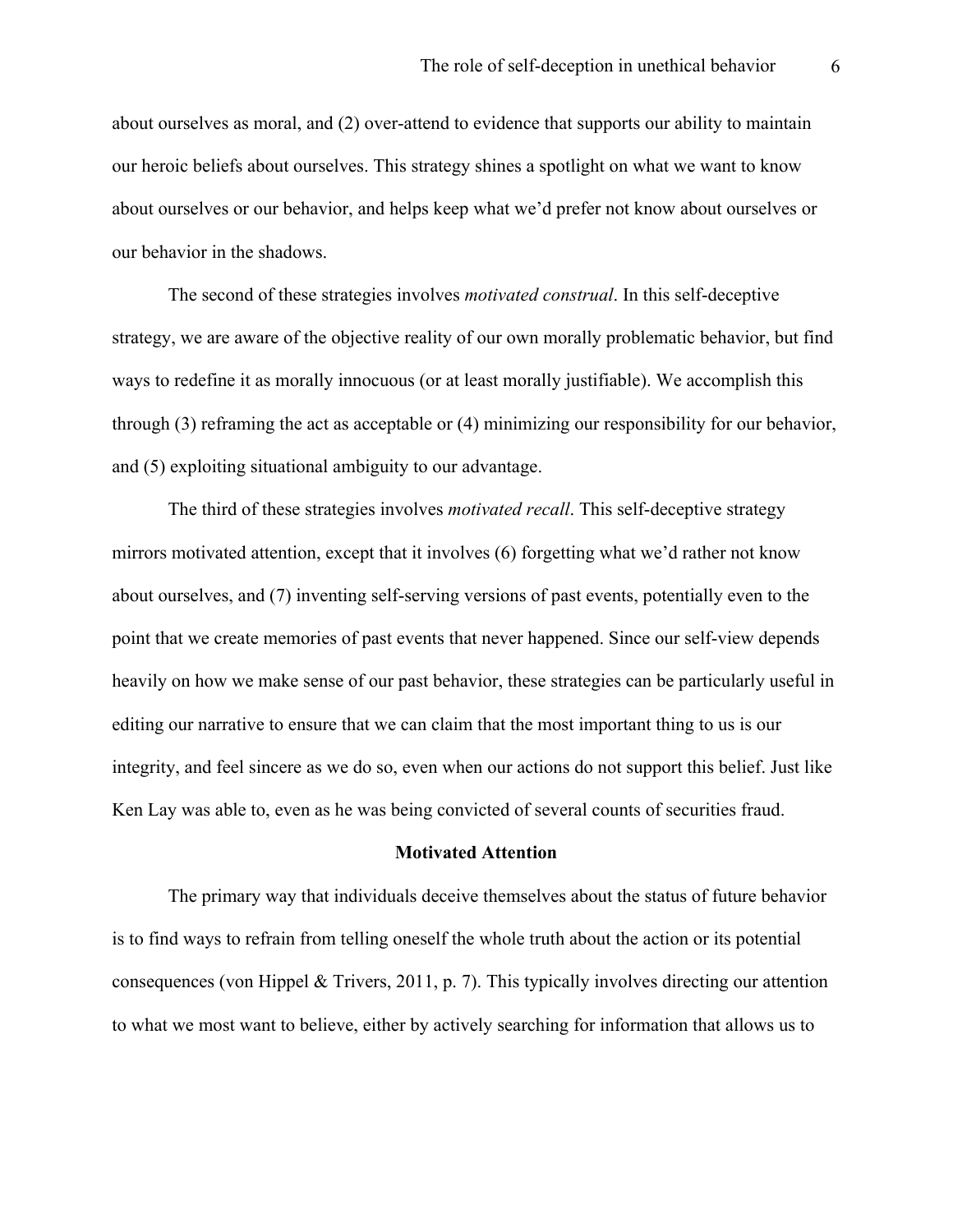define our actions as more morally appropriate than they are, or by avoiding information that would force us to confront the moral status of our actions.

*(1) Overattention to or bolstering evidence that supports moral self-views.* Individuals also self-deceive through motivated information search strategies, such as cutting information search short once one has the information one is looking for, or continuing information search if one hasn't yet heard what one wants. These strategies are often grouped under the rubric of confirmation bias (Nickerson, 1998). Classic demonstrations of motivated information search to support preferred beliefs about the self used paradigms involving personal health. In these studies, individuals given unfavorable diagnoses were more likely to retest the validity of the result, and evaluate the test as less accurate, compared to those given favorable diagnoses (Ditto & Lopez, 1992; Ditto, Munro, Apanovitch, Scepansky, & Lockhart, 2003). In one study, individuals waited 60% longer for a saliva test strip to change color when they had been led to believe that a color change reveals a positive indication about one's health, compared to when they had been led to believe that it indicated disease (Ditto & Lopez, 1992). Motivated information search has been shown to be particularly pernicious in the legal domain, where expectations about an alleged perpetrator's guilt or innocence has been shown to drive investigators' questioning, and as a result, affects the likelihood that suspects will be considered guilty (Hill, Memon, & McGeorge, 2008; O'Brien, 2009).

It is easy to see how motivated information search would be useful in supporting unethical behavior. During a scandal that rocked Hewlett Packard in the mid-2000s, private detectives, hired to help determine whom among the members of the board of directors was leaking corporate strategy to the media, impersonated board members in order to access their phone records. Senior officials within Hewlett Packard associated with the investigation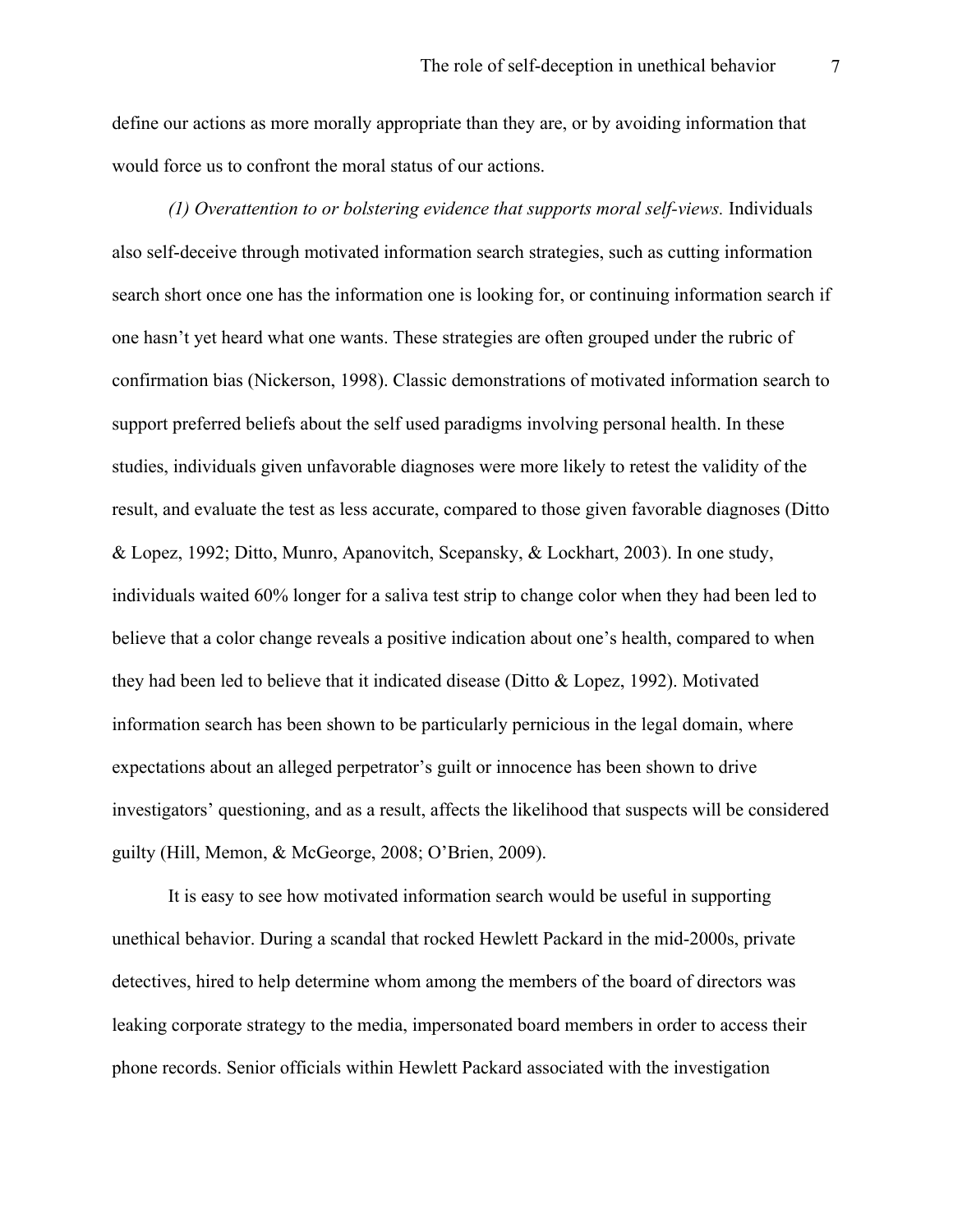continually sought reassurance from the legal department that the use of such strategies, called pretexting, were within the bounds of the law, and kept asking until they heard what they wanted to hear: that doing so wasn't *technically* illegal (Stewart, 2007). Asking repeatedly about the legality of impersonating others to access their phone records allowed the executives to wait until they heard what they wanted, which gave them permission to continue. They then overvalued this advice over the more tentative advice they had earlier received, considering it the final word on the practice—because they stopped asked once they heard what they wanted. These strategies—actively seeking evidence that pretexting was within the bounds of the law, and then giving preferential treatment to evidence supporting this desired belief—are both representative of a confirmation bias that supported the executives' beliefs that what they were doing was acceptable.

Sometimes our desire to see our actions or ourselves in a certain way can motivate us to go beyond the mere search for information that supports our desired beliefs. The need to see ourselves in a certain way can be so great that we will actively construct evidence to support our desired beliefs. This can be seen in another early study of self-deception, in which subjects were informed that individuals with healthy hearts could sustain their arm being submerged in extremely cold water for either an extremely long period or a very short period of time (Quattrone & Tversky, 1984). Compared to baseline tolerance levels, 71% of participants shifted their cold water tolerance in the direction that indicated they would live a long and healthy life, even when that meant keeping their arm submerged in intolerably cold water for longer than they had just claimed was their highest level of tolerance. Moreover, the majority of participants denied trying to shift their tolerance levels in the direction that would indicate a healthy heart. In other words, they inflicted pain on themselves in order to support their desired belief that they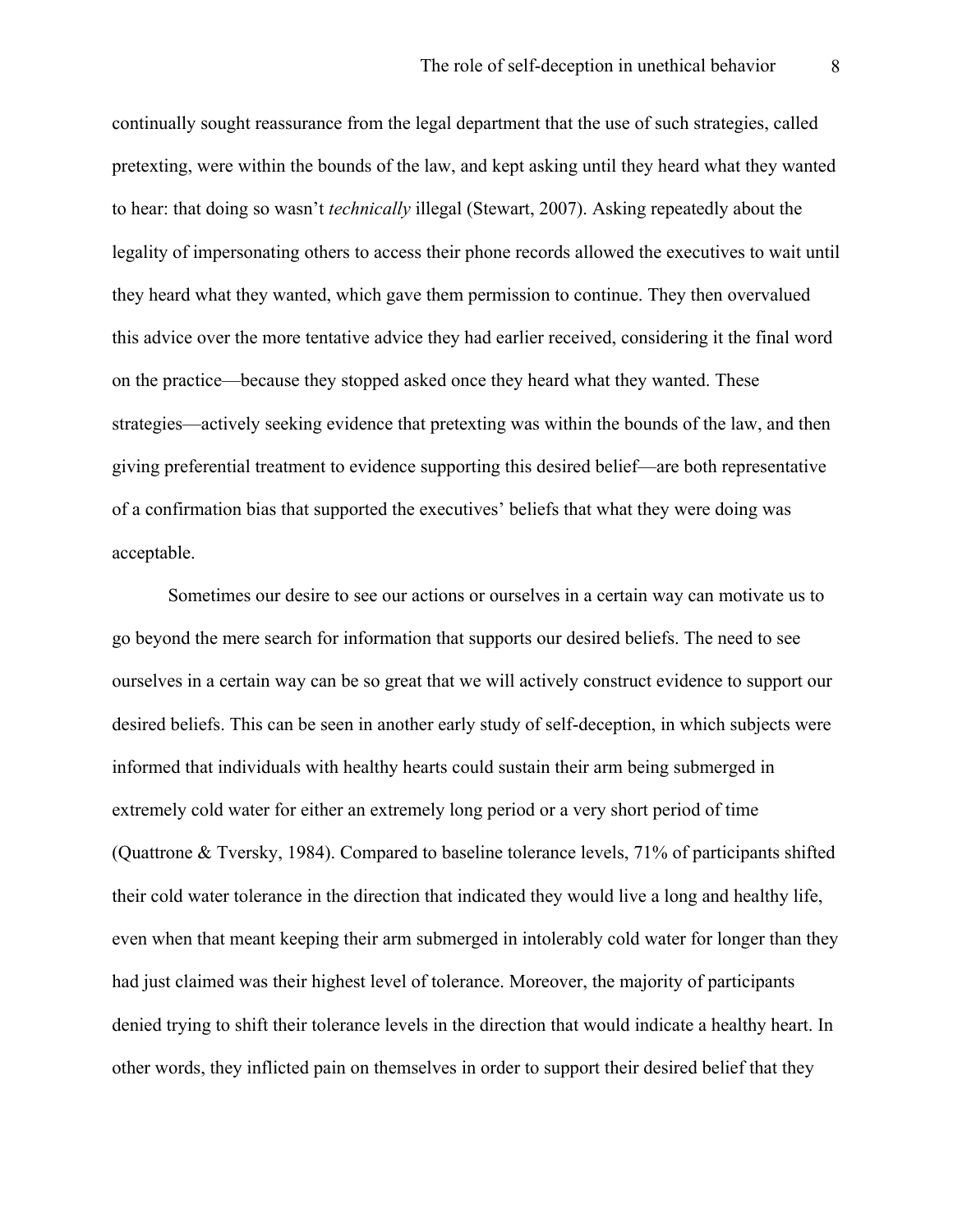had a "healthy" heart, even as they denied they were doing so. It turns out that suffering through physical pain is preferable to the psychological pain of accurate understanding.

*(2) Neglect or strategic avoidance of evidence that undermines moral self-views.* In addition to shining a light on evidence that supports our preferred beliefs about ourselves, we also disproportionally neglect information that may undermine our moral self-views. Avoiding information that might force us to confront ethical failings has been described as "willful ignorance". Studies demonstrating selective attention to undesirable or unwanted information frequently use health contexts. For example, individuals avoid being tested for medical conditions they believe are untreatable (Dawson, Savitsky, & Dunning, 2006). Ethically motivated instances of willful ignorance have also been demonstrated in the literature. Ehrich and Irwin (2005) studied willful ignorance in the context of consumer choice, and showed that individuals under-request information about the ethical attributes of a product if that information is important to them. This intentional avoidance of potentially damning information about consumer products allows individuals to make purchasing decisions without having to face uncomfortable information about how that product is manufactured.

In a review of the literature, Sweeny and colleagues offer three primary reasons why individuals may be motivated to avoid information (Sweeny, Melnyk, Miller, & Shepperd, 2010). First, avoiding information allows individuals to *maintain beliefs* that might otherwise be threatened (such as "I am a moral person"). Second, avoidance allows us to *act* in ways that they might otherwise feel compelled to refrain from (such as unethical behavior). And finally, avoidance allows us to *avoid unpleasant emotions* elicited by the action (such as guilt or shame). One can see how all three of these reasons were at play in the actions of David Kugel, a longtime trader for Ponzi-schemer Bernie Madoff, as he avoided thinking about his role in the massive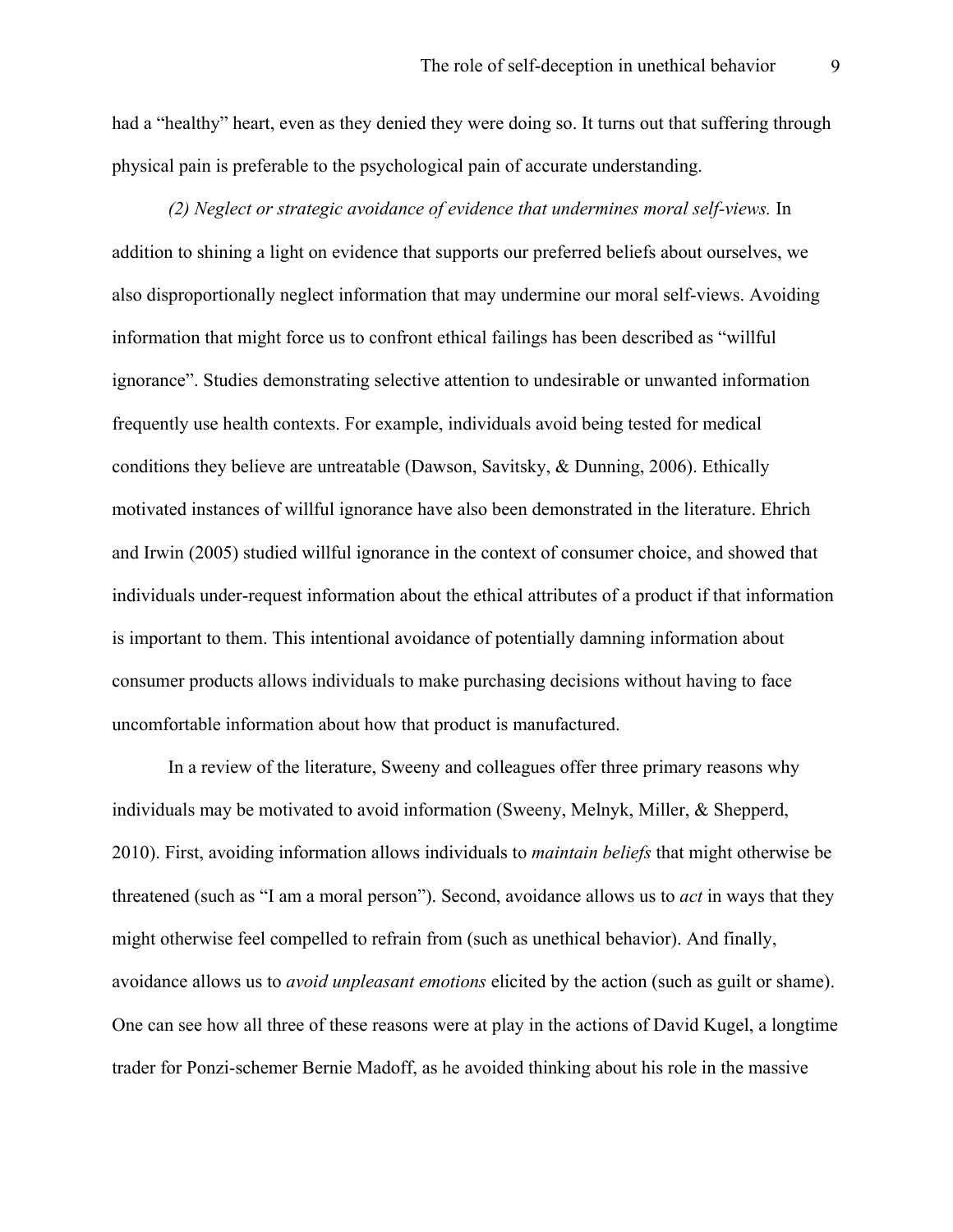financial losses suffered by victims of Madoff's fraud. We know now that, starting as far back as the 1980s, Madoff created fictitious trading reports that demonstrated consistently high and stable investment returns, but instead used investors' capital to pay out customers when they wanted to withdraw—simply robbing Peter to pay Paul. As one of his henchmen, Kugel's trial testimony makes clear that he avoided questioning Madoff about the source of his investment returns (Hays & Neumeister, 2013). By ensuring he didn't know the whole truth about the extent of Madoff's fraud, he was able to (1) *maintain the belief* that he was not participating in a fraud, (2) *engage in activity* that generated significant financial returns for himself personally, and (3) *avoid the unpleasant emotion* of guilt while doing so. Avoiding information we prefer not to know allows us to maintain plausible deniability to ourselves, while receiving the benefits that unethical behavior often brings to us personally.

Our need to satisfy our tenacious desire to see ourselves in a positive light means that we will both actively avoid evidence that undermines this belief, as well as actively seek evidence that supports it. While these strategies may not mean that we consciously hold the truth in mind while attending to preferred information, it does mean that we are "acting in ways that keep one uninformed about unwanted information", rendering the "knowable unknown" (Bandura, 2011, p. 16), thus actively ensuring we do not confront the truth about our behavior.

### **Motivated Construal**

The second way we deceive ourselves about unethical behavior involves the nature of the behavior itself, and the way we understand our responsibility for that behavior. This strategy does not require actively seeking evidence that supports our moral self-image, or actively avoiding evidence that would be difficult to square with a desire to see oneself as moral. Instead, it involves construing immoral behavior as morally unproblematic. We do this by (3) framing the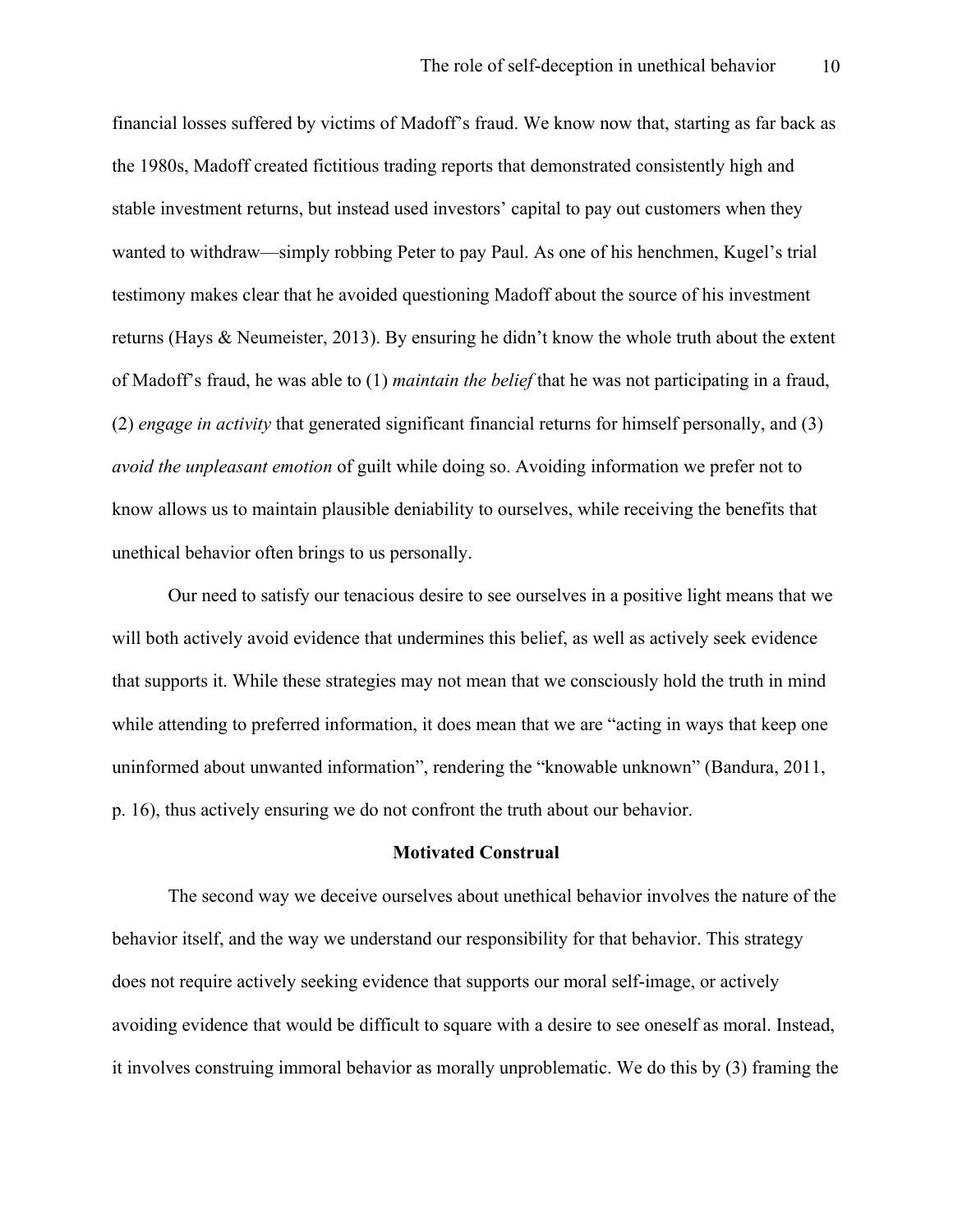behavior as acceptable, (4) minimizing how we understand our responsibility for the behavior, and by (5) taking advantage of situational ambiguity to interpret the behavior in a preferred way. All of these strategies allow us to understand our behavior such that it tempers its less savory elements, allowing us to avoid confronting how it challenges our ability to think of ourselves as moral individuals.

*(3) Framing our actions as morally acceptable*. It is difficult to participate in behavior that we actively admit is unethical, as to do so challenges our need to maintain a positive moral self-image. As a result, one might think it is only possible to actively engage in unethical behavior while maintaining it isn't through blatant insincerity—as one might suspect upon hearing Ken Lay proclaiming how important integrity was to him. However, individuals are adept at construing their actions, whatever they are, as being morally innocuous—or at the least, morally justifiable—even though they may very clearly violate moral principles that the individual consciously and actively upholds. Nearly sixty years ago, Mills (1958) showed this in a study of schoolchildren. First, their views about cheating were solicited. Then, after then being presented with an opportunity to cheat, the views of those who did cheat (particularly those who did so with the promise of only a small reward) became substantially more lenient.

Recently, an MBA student I taught wrote an essay for my class in which he clearly stated that theft was wrong, and that he would never steal. In the next paragraph, he claimed that the fact that he took the newspaper without paying for it every day from Starbucks was not theft, but rather a justified act of retaliation against a greedy corporation that charged too much for their coffee. When I suggested in my feedback that these two positions were logically inconsistent trying to force him to confront the objective reality that taking the newspaper without paying for it *was* theft—he reiterated that taking the newspaper was not theft, because he wouldn't steal.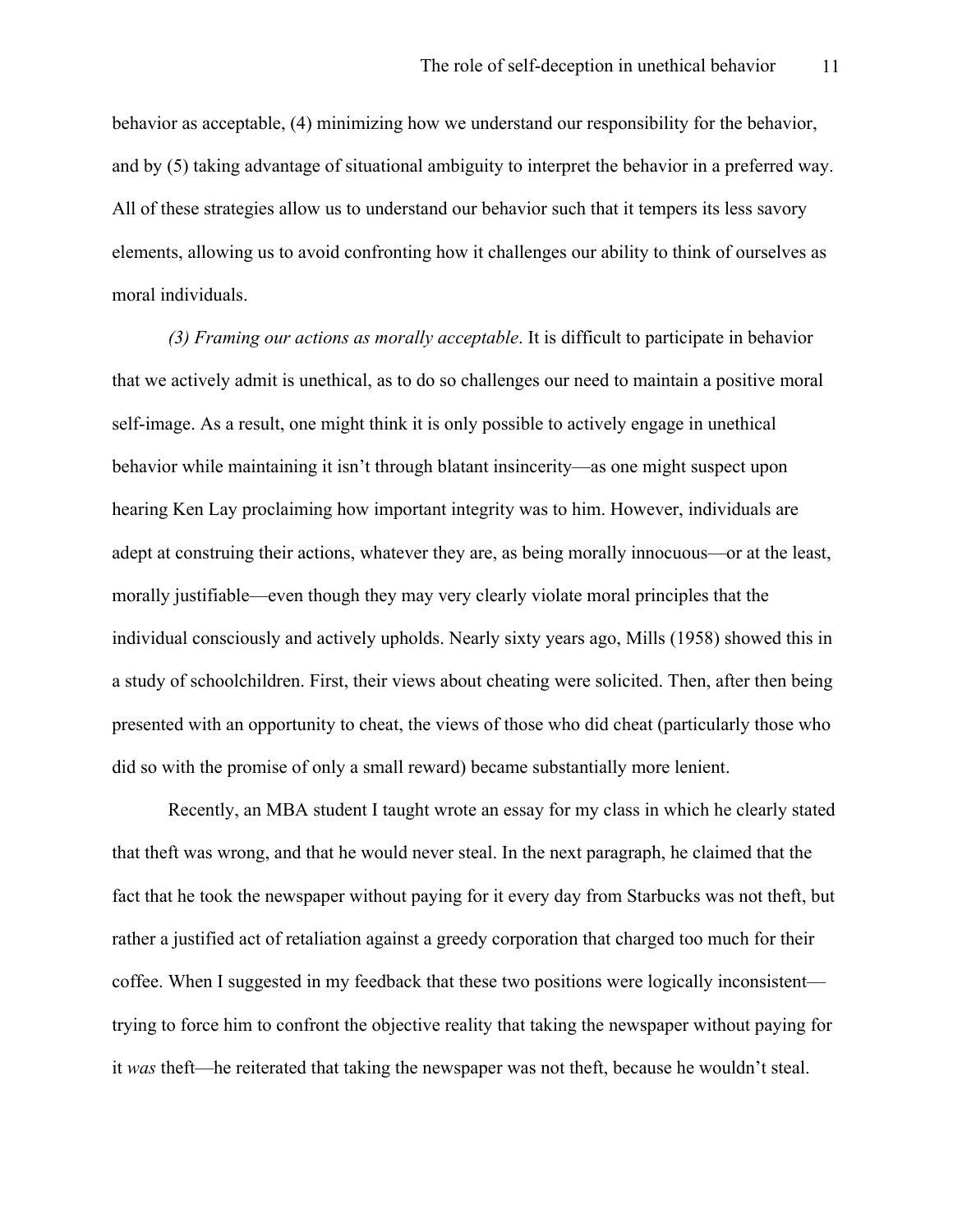Rather, taking the paper allowed him to get "one up on this huge money sucking organization", "preventing a bad organization from earning the most minute and irrelevant of costs". I detected no insincerity in his comments. He did truly believe that theft was wrong, but very clearly defined the action of taking the newspaper without paying for it as unrepresentative of the immoral category of "theft".

When we cannot deny having engaged in a behavior (in this example, taking the newspaper without paying for it), the only route available that allows us to maintain our positive moral self-regard is to define that behavior as morally innocuous or justifiable. My student was able to neutralize the cognitive dissonance he would have experienced if he had construed taking the newspaper as theft through a series of cognitive mechanisms that have come to be known as moral disengagement (Bandura, 1990). These mechanisms include moral justification (thinking of one's action as worthy as it meets a higher purpose, such as when my student considered theft of the paper as "preventing a bad organization from earning"), distorting consequences (thinking of the theft as an insignificant act, calling it "minute and irrelevant"), euphemistic labeling (using exonerating language to support thinking of the act as morally innocuous, such as when the student called the decision to steal the paper on a daily basis "a new Starbucks purchasing policy"). Moral disengagement allows us to engage in unethical behavior while believing it is moral, and facility in using these mechanisms is associated with a host of unethical behaviors, from cheating on tests to outright criminality (for a review, see Moore, in press).

Though Bandura denies that moral disengagement requires literal self-deception, he does acknowledge that when individuals are confronted with evidence that would dispute their ability to maintain positive moral self-regard, moral disengagement allows them to "question its credibility, dismiss its relevance, or twist it to fit their views" (Bandura, 1991, p. 95). Thus,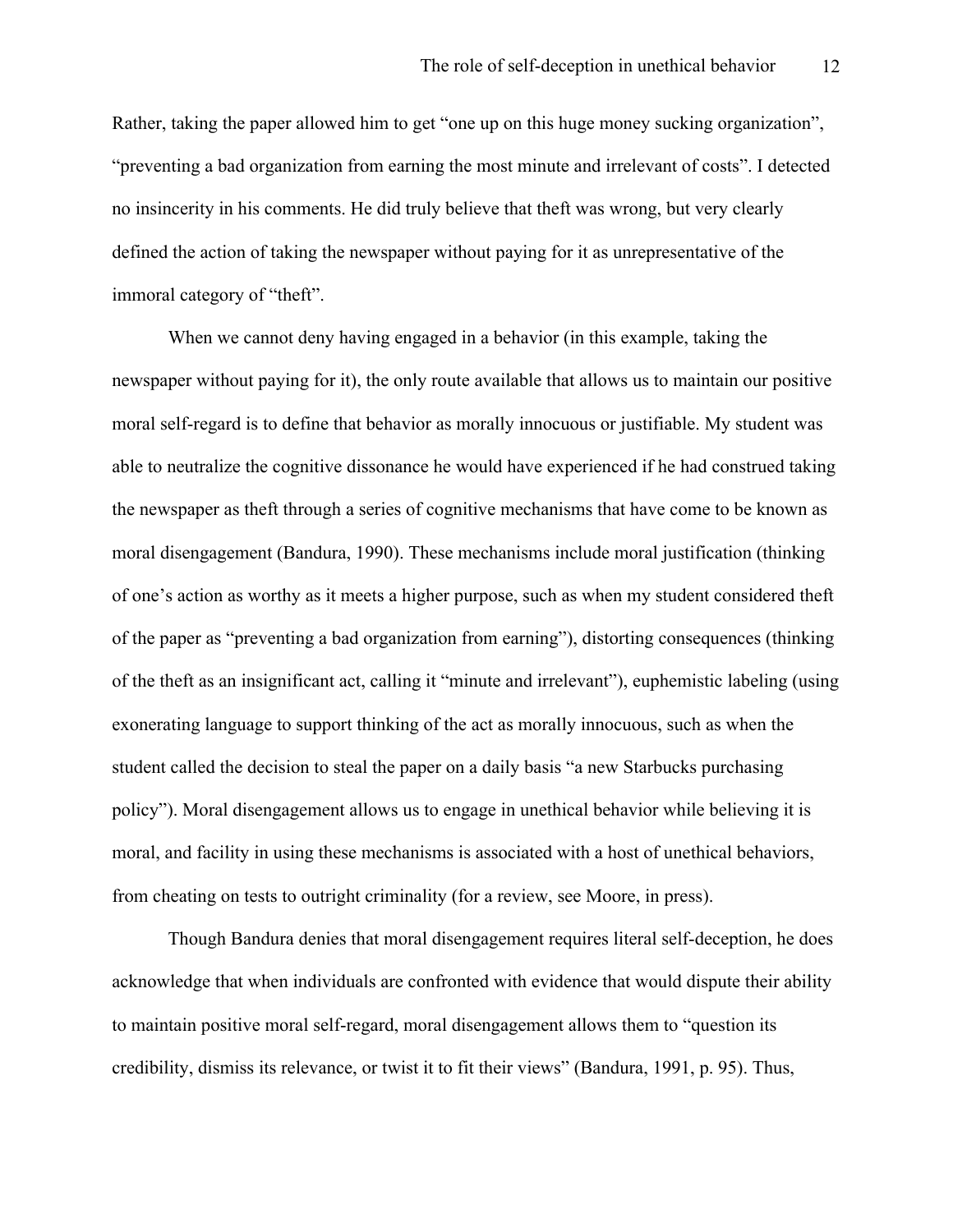while the act of morally disengaging may not meet the strict criteria of self-deception that confounds the philosophers—actively believing what one consciously knows to be false—it does meet the definition of self-deception put forward by Trivers, "the active misrepresentation of reality to the conscious mind" (2000, p. 114). In the case of my MBA student, this involved actively holding the belief that theft was wrong and that he would not steal, while simultaneously defining taking the newspaper without paying for it as "not theft". To deceive himself about the moral status of his actions, he did not need to consciously hold the belief that taking the newspaper is theft while consciously acknowledging he was taking the newspaper without paying for it. Rather, he twisted his understanding of his actions, using morally disengaged logic, so that it didn't fall into a category he actively holds as morally problematic.

Research supports the idea that self-exonerating construals of our immoral acts are motivated by our desire to ensure our positive moral self-regard (Mazar, Amir, & Ariely, 2008). This work shows that when exonerating justifications are available, unethical behavior increases (Shalvi, Dana, Handgraaf, & De Dreu, 2011), and when the opportunity to use exonerating logic is hampered, unethical behavior decreases (Bersoff, 1999). In Shalvi and colleagues' work (2011), participants were paid based on the outcome of a die roll, receiving in dollars the number they reported rolling on the die. In some conditions, participants only rolled the die once; in other conditions, they rolled the die multiple times (but were instructed to report only the outcome of the first roll). Participants were more likely to lie when the die had been rolled multiple times, and particularly when one of their "uncounted" rolls was a high number, as this provided them with a "desired counterfactual", allowing them to think "I *almost* got a high number", and report that number instead. The presence of the desired counterfactual supported over-reporting their die roll with less harm to the self-concept.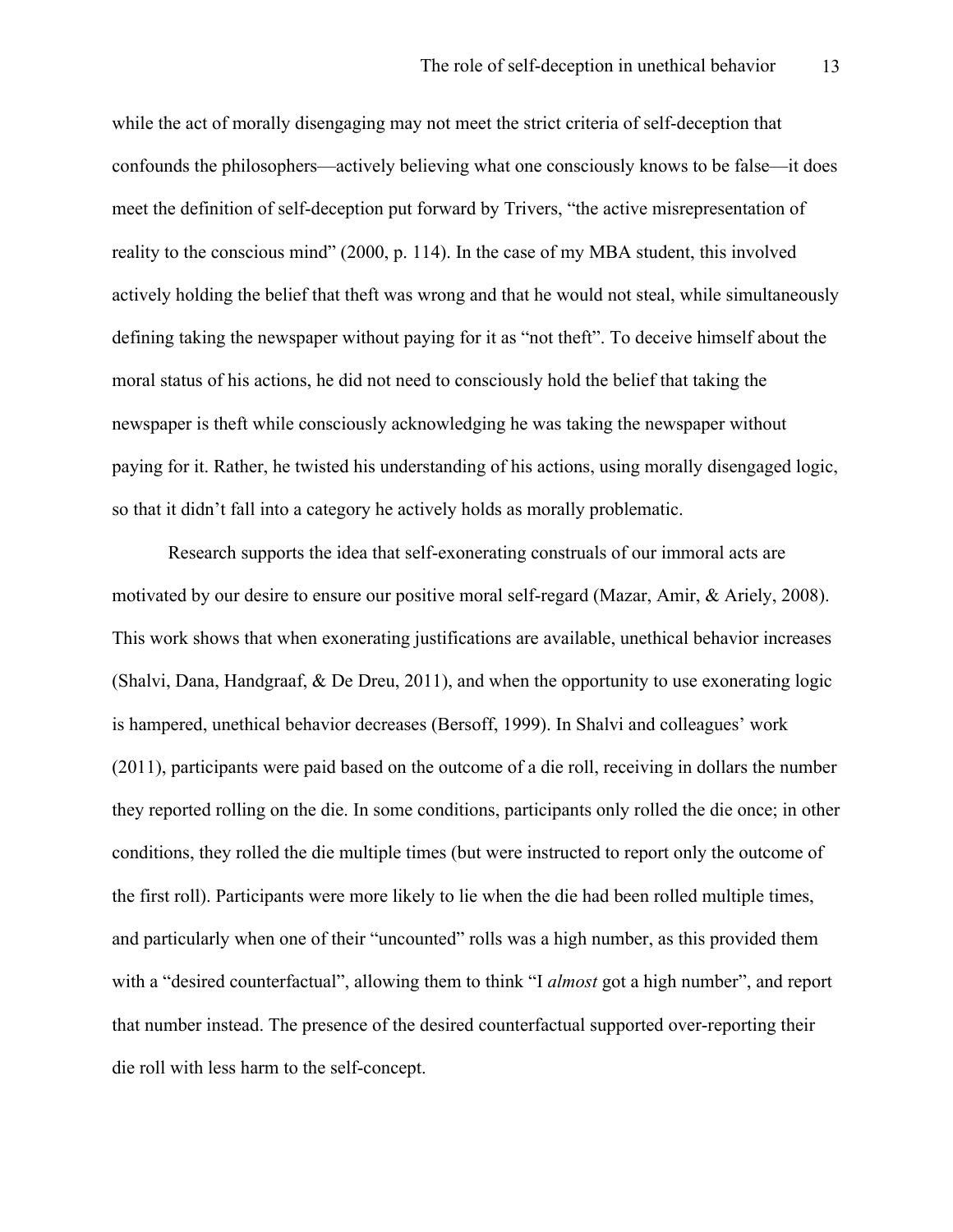Conversely, Bersoff (1999) tested whether removing obvious avenues of exonerating logic would decrease unethical behavior. He showed that participants were less likely to keep an experimenter's overpayment in experimental conditions that intentionally undermined the participants' ability to construct neutralizing rationalizations for keeping the extra money. When participants were informed that the money they were being paid was coming from a student's personal funds, or when participants were asked directly by the experimenter whether the amount they had just counted out to pay them was correct, it became more difficult for the participants' to trick themselves into thinking that keeping the overpayment was acceptable, and made them less likely to do so (Bersoff, 1999).

*(4) Minimizing or responsibility for the act.* It can sometimes be easier to minimize the extent to which we consider ourselves morally responsible for our actions than it is to reconstrue the actions themselves as morally unproblematic. Thus, another way that we misrepresent reality to ourselves is by denying that we were responsible for our own behavior. This route towards self-deception involves denying responsibility for actions that the actor clearly undertook. That we are motivated to make internal attributions about positive outcomes (thinking that we were personally responsible for them) and external attributions for negative outcomes (thinking that external factors caused them) is a basic truth in social psychology (Arkin, Cooper, & Kolditz, 1980; Zuckerman, 1979). In addition, our tendency to make self-serving attributions about the causes of our behavior increases to the extent that our ego is involved in the outcome (Miller, 1976).

Given that unethical behavior is a negative outcome with particular relevance to our egos, we will be particularly motivated to make external attributions about the unethical outcomes we cause. People can go to great lengths to pass off their moral responsibility to external causes. The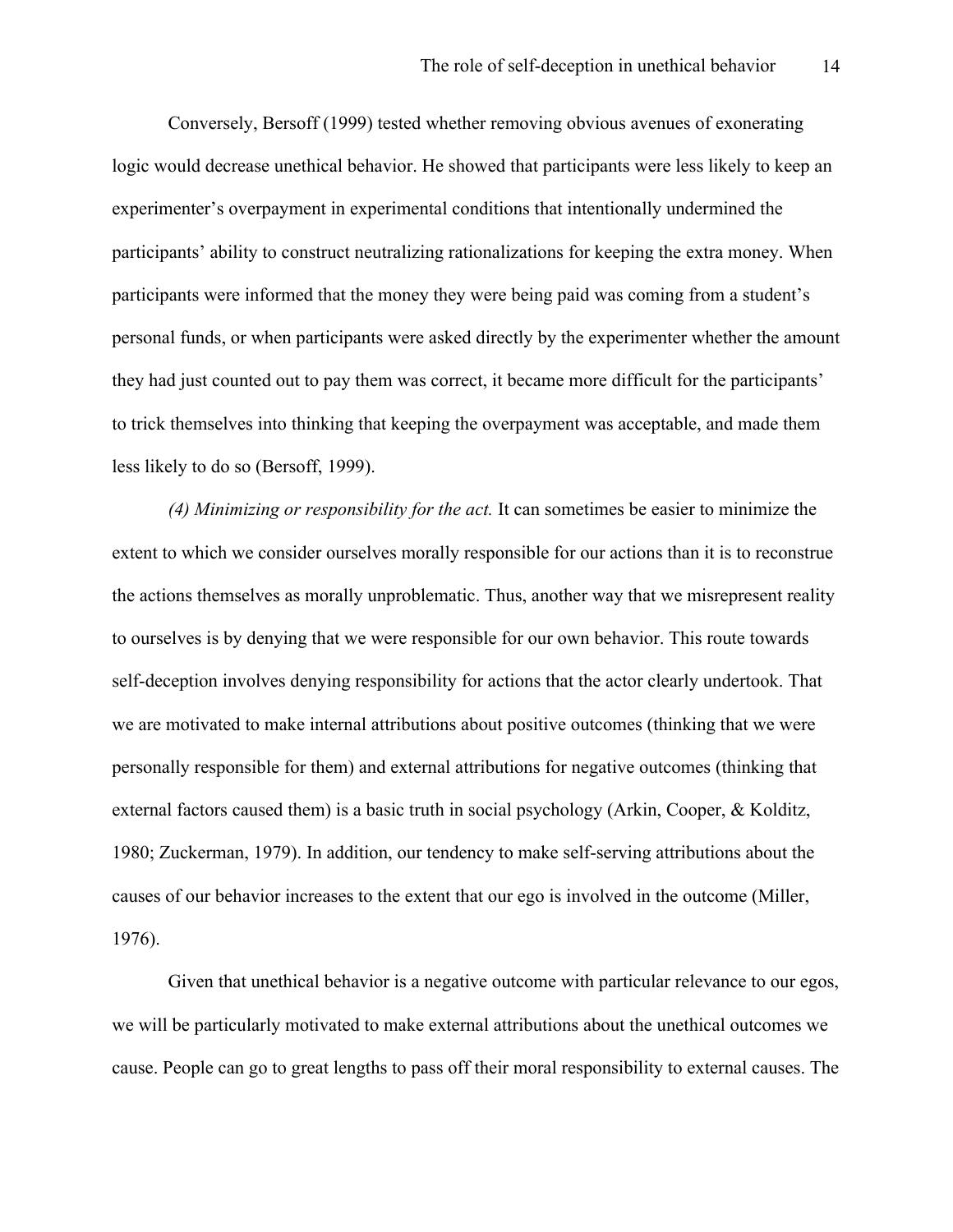legal defense of Ken Lay, for example, blamed short sellers, a nervous stock market, and negative press for Enron's failings—anything but understanding that, as the CEO, he likely played a role in the company's failure (New York Times, 2006). That we are motivated to misattribute the causes of our bad behavior to external sources was cleverly shown in a study of collegiate cheating (Forsyth, Pope, & McMillan, 1985). The authors created an experimental paradigm in which participants either actively cheated, or merely observed a confederate cheating. When participants cheated, they were more likely to make external attributions for their actions, and more likely to see those actions as not representative of their typical behavior, than when they did not cheat (Forsyth et al., 1985). We are actually more likely to elicit causal reasoning about negative outcomes than positive outcomes, perhaps as a means to support the self-deception that we aren't the causal agents of negative outcomes (Taylor, 1991).

Two mechanisms of moral disengagement—displacement and diffusion of responsibility—represent examples how we can make self-serving attributions about the causes of events (Kunda, 1987; Miller & Ross, 1975), supporting a self-deceptive belief that we are something less than the causal agent of negative ethical outcomes. Displacement of responsibility occurs when individuals attribute responsibility for their actions to an authority figure rather than themselves. Milgram's studies on obedience to authority revealed how individuals were able to inflict pain on others so long as they were able to think of the authority figure as the person, ultimately, to blame for their actions—a cognitive move Milgram termed the "agentic shift" (1974). Similarly, the classic studies on the bystander effect show how the presence of others allows us to diffuse our responsibility to those in our vicinity (Darley  $\&$ Latané, 1968; Latané & Darley, 1968). These classic studies show how easily we can treat moral responsibility for undesirable outcomes like a hot potato: easily thrown to anyone within range.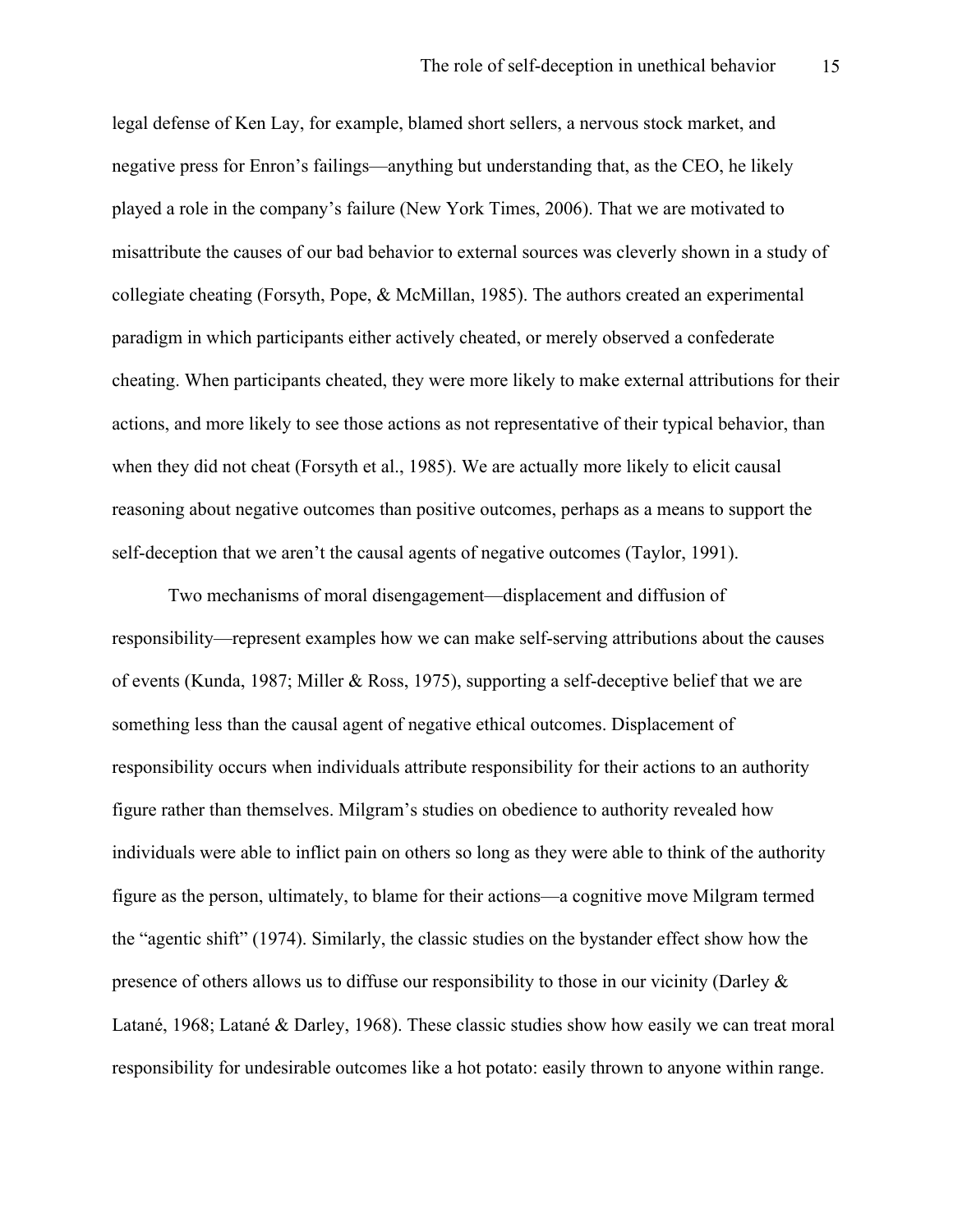We can also misattribute responsibility for our actions to those whom we harm as causally initiating our own behavior. Calling Starbucks a "bad… money sucking organization" allowed my MBA student to reframe newspaper theft as a justified act of revenge. A more heinous example of blaming the victim for one's own behavior can be found in the history of the My Lai massacre, an episode in the American conflict with Vietnam during which U.S. soldiers killed several hundred civilians (the exact figure has never been conclusively determined). Paul Meadlo, one of the primary perpetrators of the massacre, reported shortly afterward that the killings "did take a load off my conscience" because they represented "revenge… for the buddies we'd lost" (Hersh, 2015). When we cast ourselves as victims of other's prior misdeeds, we are more able to hold on to the belief that we deserve no blame for our misbehavior (Zitek, Jordan, Monin, & Leach, 2010). In addition, construing victims as undeserving of kind or respectful treatment facilitates perceiving our actions against them as moral because they "deserve" it.

If we trick ourselves into thinking that we are not the causal agent of our own behavior, we can forgive ourselves for engaging in it, leaving our moral self-image untarnished. A compelling study that included in-depth interviews with several bystanders during the Holocaust found they described their inaction as predetermined: they understood doing nothing as their only possible course of action (Monroe, 2001). Of course, this conviction flies in the face of the hundreds of similar others who fought in the Resistance or actively strove to rescue endangered others (and who, interestingly, also describe their actions as predetermined). However, conceiving of the decision to stand by as the only possible course of action while millions were murdered for their faith or other differences permitted immunity from feeling responsible for what they did. It also allowed them to believe that their inaction did not undermine their identity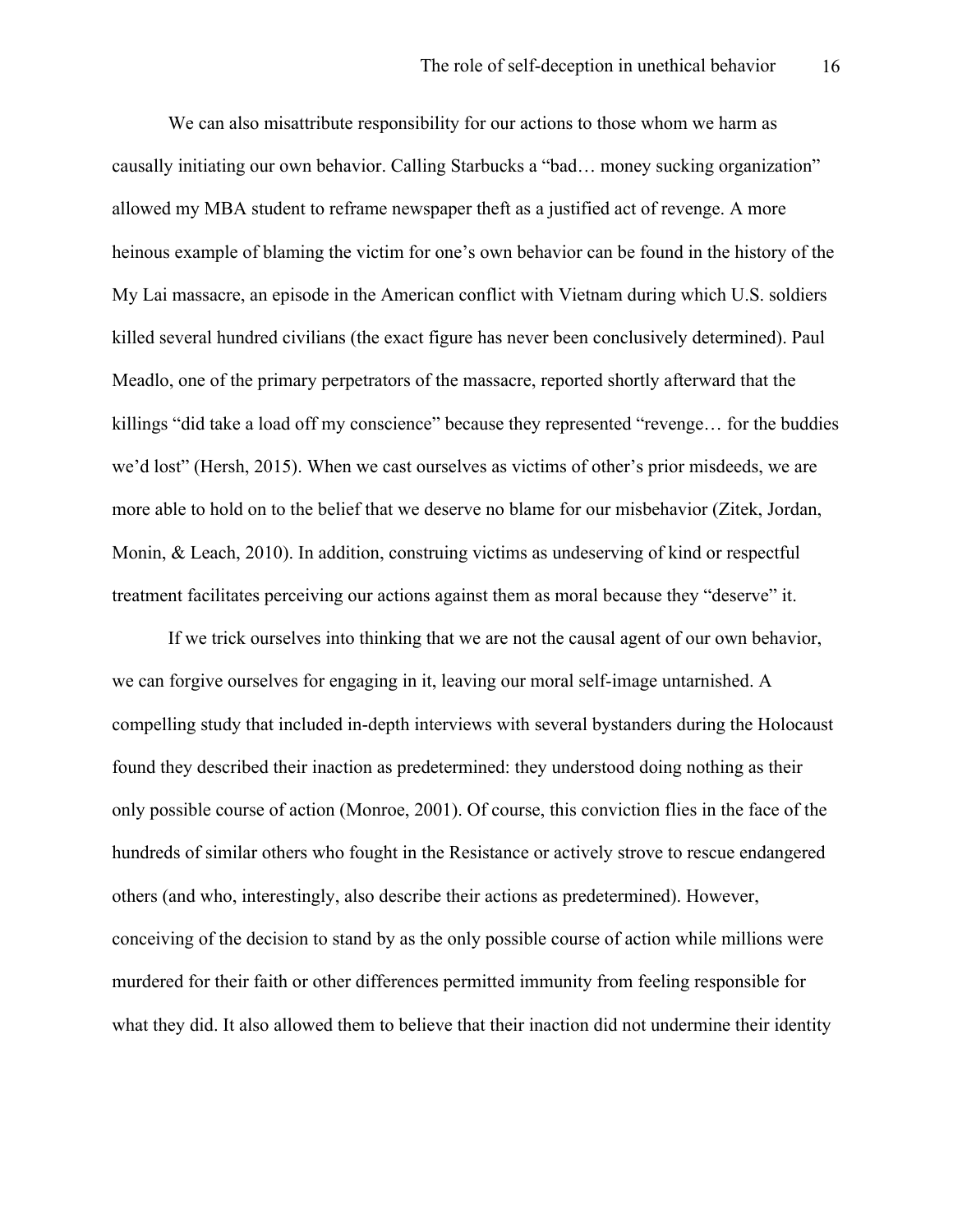as moral individuals: if there was nothing else they could have done, then their identity is moral individuals remained threatened (Monroe, 2008).

*(5) Taking advantage of ambiguity to construe behavior as morally innocuous.* Our circumstances often have characteristics that facilitate ambiguous interpretations of our actions. When situational ambiguity is present, we tend to interpret available cues and information in ways that allow us to paint ourselves in the best light. For example, when making selfevaluations about what traits one possesses, individuals take advantage of ambiguity in the definitions of positive and negative traits to ensure that they can be most associated with positive traits and distanced from negative ones (Dunning, Meyerowitz, & Holzberg, 1989). In assessing whether one is moral, for example, an individual would give preferential weight to their charitable work (using "charitable" as a defining characteristic of the trait "moral"), and minimize all the times they had misrepresented their income on their taxes (failing to use "honest" as a defining characteristic of the trait "moral").

Situational ambiguity can be exploited to an actor's advantage, facilitating problematic behavior while allowing the individual to interpret the behavior in a more flattering way. Snyder documented this in the domain of discrimination using an experimental paradigm in which individuals had to choose to sit either near to or far from someone who was disabled (Snyder, Kleck, Strenta, & Mentzer, 1979). In front of each empty seat was a television, but in one condition, the televisions were showing the same program, and in the other they were showing different programs. Not wanting to appear prejudiced, individuals largely chose to sit near the disabled person when the televisions were showing the same program, but largely chose to avoid the disabled person when the programs were different. The different programs created an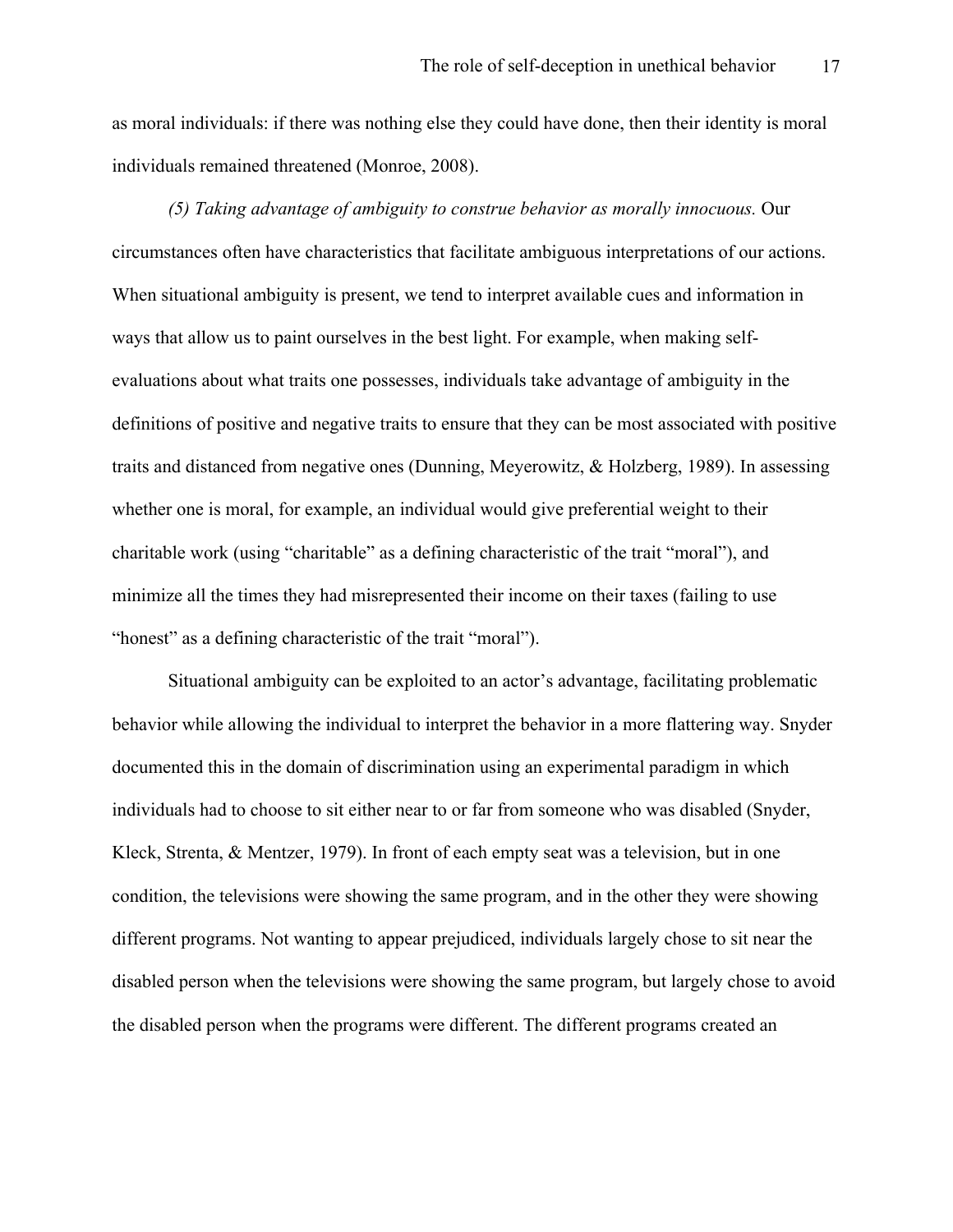ambiguity about the participants' motives that allowed them to behave prejudicially without seeming that they were.

Batson's experiments on moral hypocrisy provide a good example of how we can abuse situational ambiguity to "appear moral to oneself without being so" (Batson, Thompson, Seuferling, Whitney, & Strongman, 1999). In these experiments, participants were informed the experiment involved two tasks which they had to delegate between themselves and another participant. One task was long and boring and the other was fun and came with the opportunity to win an additional financial bonus. When participants were informed that prior participants had rated a coin flip as the fairest way to assign the tasks, half chose to assign the tasks this using this method, yet 90% of participants who flipped the coin somehow ended up with the fun task (Batson, Kobrynowicz, Dinnerstein, Kampf, & Wilson, 1997). By not specifying in advance which side of the coin meant that they would take on the fun task, participants were free to interpret the result of any coin toss in a way more favorable to themselves, while allowing themselves the appearance of being fair (for an overview, see Batson, this volume).

Ambiguity also allows us to more easily trick ourselves into thinking that our actions do not fit problematic moral categories. Like the MBA student who was able to construe "taking the newspaper" as not belonging to the category of theft, Mazar and colleagues' tested "categorical malleability" as an amplifier of unethical behavior. They found that participants were more likely to dishonestly report their performance when they earned tokens for correct answers rather than money, even though the participants knew that were going to exchange the tokens 1:1 for money at the end of the experiment (Mazar et al., 2008). In their view, using tokens as a medium between over-reporting their performance and actually taking unearned money for it increased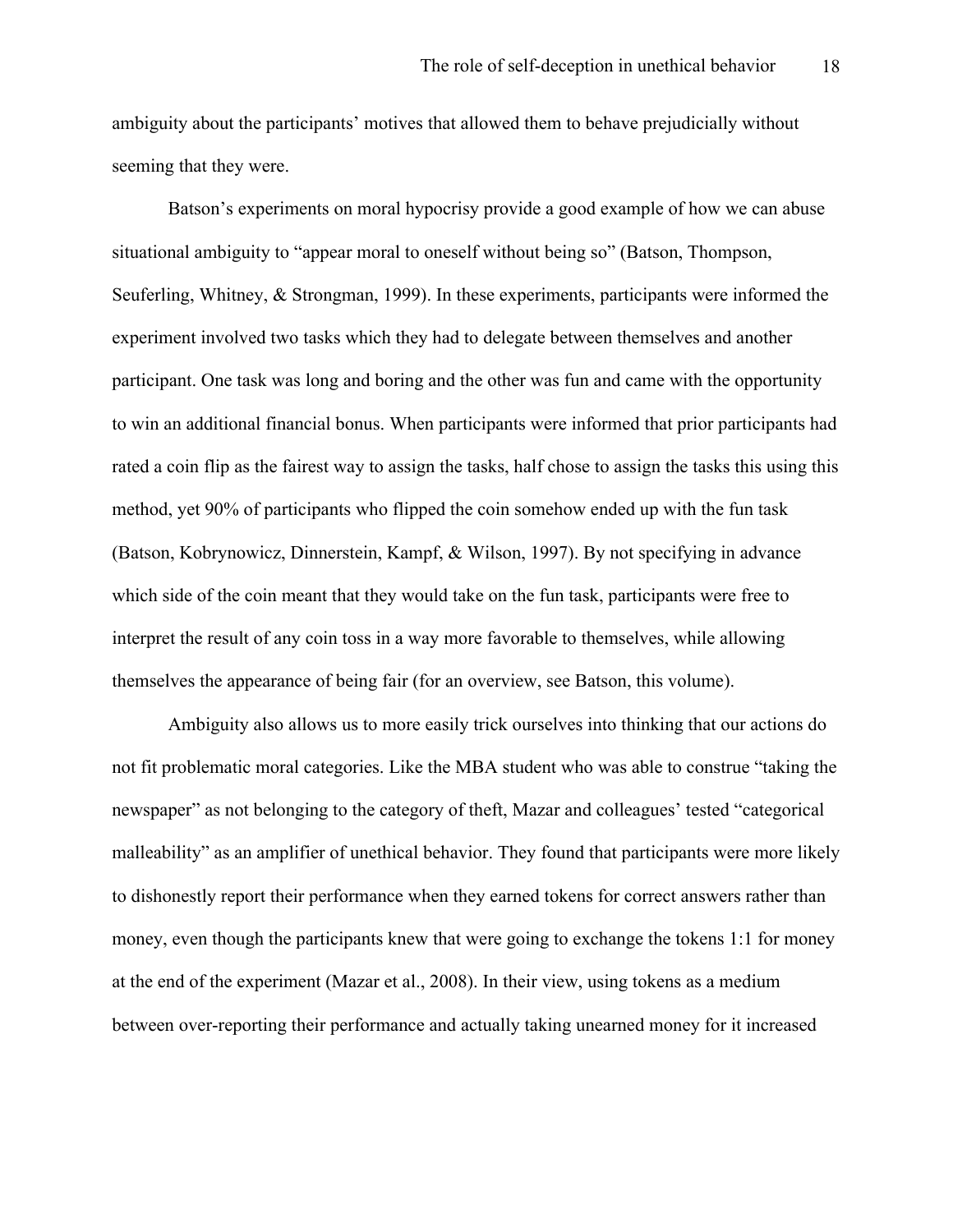unethical behavior because it was less like theft to take extra tokens, and then convert them to money, than to take the extra cash outright.

Another type of ambiguity involves "wiggle room". In this type of ambiguity, actors use situational elements to ease taking advantage of others. In a series of experiments, Schweitzer and Hsee (2002) manipulated the wiggle room participants had to misrepresent reality to others, to give them an advantage in various negotiation contexts. For example, in one study participants took on the role of someone trying to sell a used car for which accurate mileage information was unavailable, and that the buyers would believe the car had 60,000 miles on it. In one condition they were told that the likely mileage of the car was between 74,000 and 76,000, and in a second condition they were told that the likely mileage was between 60,000 and 90,000. Given the wiggle room of a wider range of the possible mileage of the car, participants were much more likely to report that the actual mileage was 60,000 (Schweitzer & Hsee, 2002). In another series of experiments designed to test wiggle room, Dana and colleagues (2007) adapted a standard dictator game in a number of ways to make the role of the dictator in making unfair allocations more opaque. In the standard paradigm, three quarters of participants chose to fairly distribute \$10 between themselves and the recipient. However, in each of the three additional conditions that introduced ambiguity about whether the dictators chose fairly or not, the proportion of dictators who did so halved (Dana et al., 2007).

Examples from the real world show how easy it is to take advantage of situational ambiguity in order to further selfish agendas. For example, Carmen Segarra, a recent whistleblower at the New York Federal Reserve, exposed how Goldman Sachs was operating without a comprehensive and articulated policy to define and manage conflicts of interest. Without a clear, written conflict of interest policy that applied to all divisions of the bank,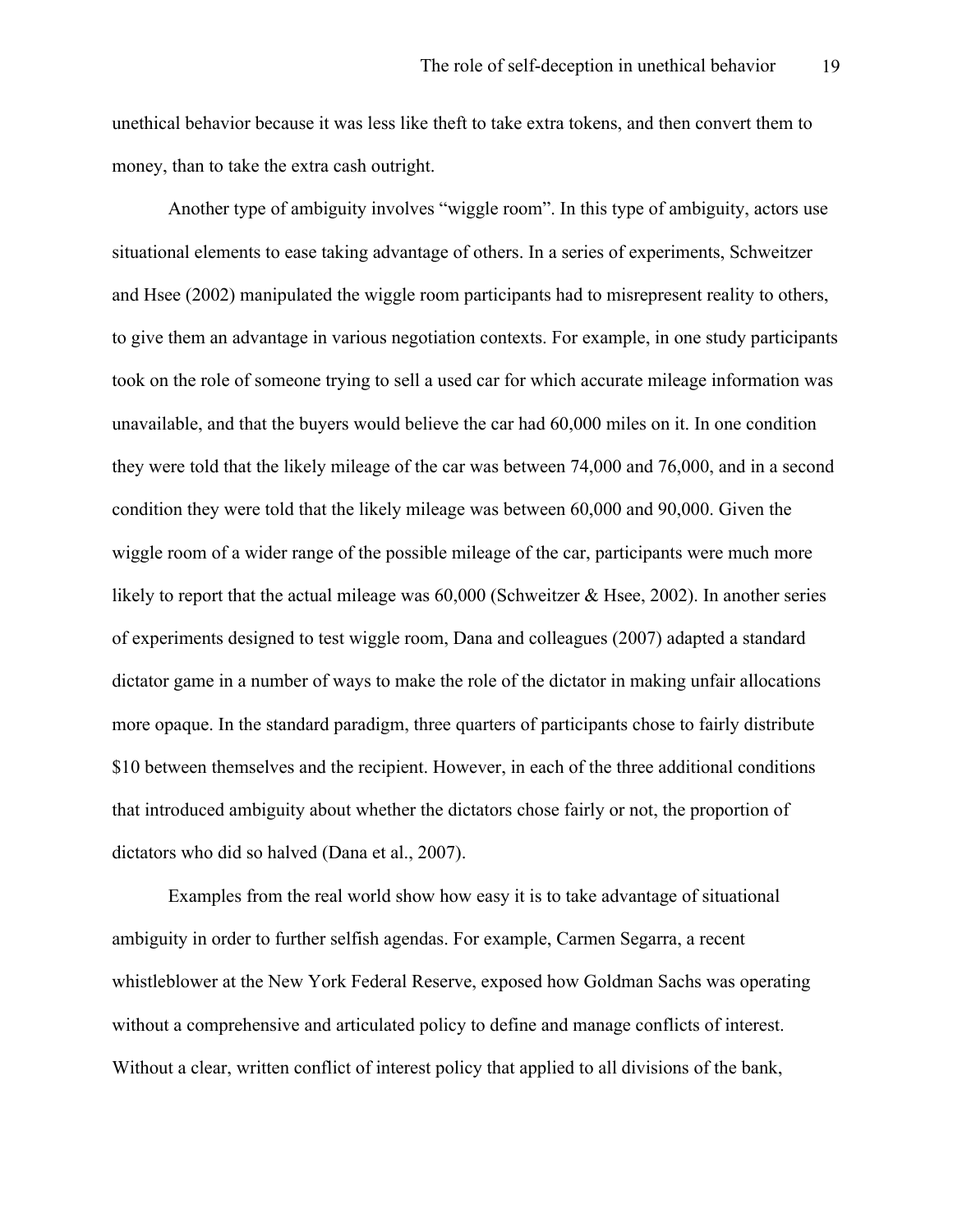Goldman bankers had the procedural room to operate on both sides of a deal. Representing both the buyer and the seller in a transaction creates a conflict of interest because the motivations of each cannot be kept confidential, and the fiduciary duty of undivided loyal to one's client is becomes divided. When Segarra asked Goldman executives how such conflicts were managed, they pointed to "briefings" of the parties to the transaction, and an invisible "Chinese Wall" between the bankers on either side of the deal. In reality, however, the ambiguity created by the lack of a comprehensive policy facilitated interpreting these measures as an effective way to manage such conflicts of interest, when in fact they were not (Bernstein, 2013, 2014).

Together, the work described in this section shows that engaging in an unethical act from cheating to stealing the newspaper at Starbucks to following military orders to kill civilians—triggers us to seek understandings of that act as consonant with our beliefs, even if that means deceiving ourselves about our original views about the moral status of the act. It underscores the importance of cognitive dissonance in the relationship between self-deception and unethical behavior. Since it is aversive to our self-concept to think of ourselves as unethical, when we do behave unethically, we seek ways to square having done this with our understanding of ourselves as moral. If this requires that we change our beliefs about the moral status of our actions, we are more than happy to comply. As Private First Class Paul Meadlo described his participation in My Lai, where he estimates he killed 15 civilians, "At the time it didn't bother me. We all thought we were doing the right thing" (Hersh, 2015). Clearly, an outsider's perspective allows one to see how Meadlo was deceiving himself about the moral status of his actions. However, the drive to reduce the dissonance triggered by the discrepancy between what he was doing and his need to believe that was he was doing was the right thing made him able to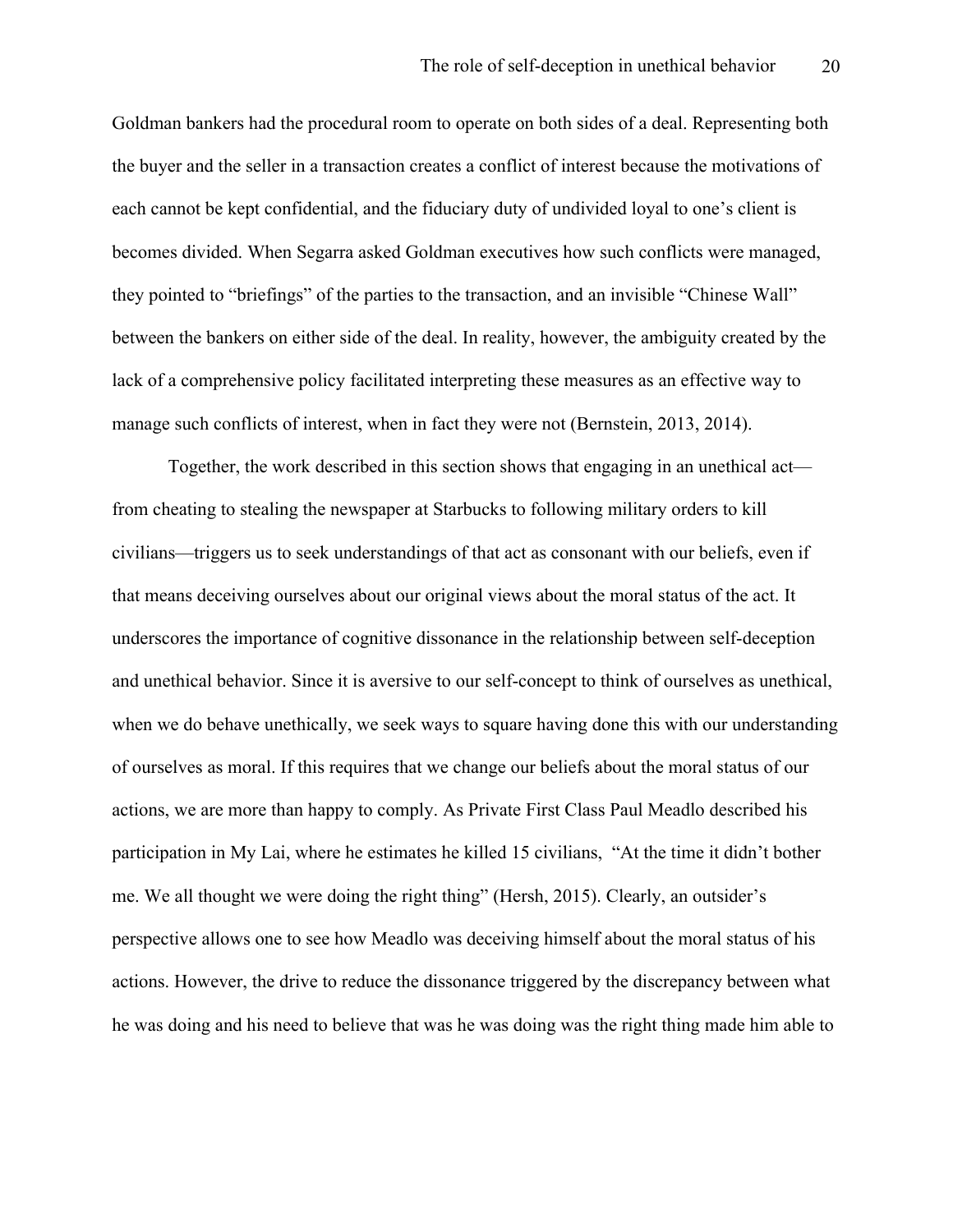construe participation in a massacre as moral. So long as we are adept at redefining our actions as moral, we can deceive ourselves in to thinking that any atrocity we engage in is acceptable.

## **Motivated Recall**

The third way that self-deception supports unethical behavior is through faulty encoding and retrieval of our past actions. Research has robustly shown how faulty human memory is (Walker, Skowronski, & Thompson, 2003). Time allows us to forget things that we would rather not remember, or, if forced to recall them, time gives us the space to invent more self-serving explanations for having participated in them. Self-serving attributions are exacerbated in memory, such that we make even more external attributions for negative outcomes when we recall them a few days later than when we did immediately after the event (Burger, 1986). Biased memory is particularly evident in the moral domain (Tenbrunsel et al., 2010). Since it is so important both to believe we are ethical, and to recall our prior actions as coherent with how we see ourselves, prior transgressions will be recalled less often than prior good deeds, and when we do recall prior transgressions, both the acts and our involvement in them will have morphed to be for forgiving to our moral self-image.

*(6) Forgetting what we'd rather not know*. Since we are threatened by feedback that has unfavorable implications for our central self-aspects, poor recall of this information facilitates our ability to think of our past behavior in a positive light. Sedikides, Green and colleagues have studied how individuals exhibit poorer recall of self-relevant information that is negative though they are able to recognize this information as easily as self-relevant positive information (Green, Sedikides, & Gregg, 2008; Sedikides & Green, 2004, 2009). However, this bias is eliminated when individuals have affirmed the self prior to recalling the events, suggesting that our selective recall of information that reflects poorly on us is motivated by self-enhancement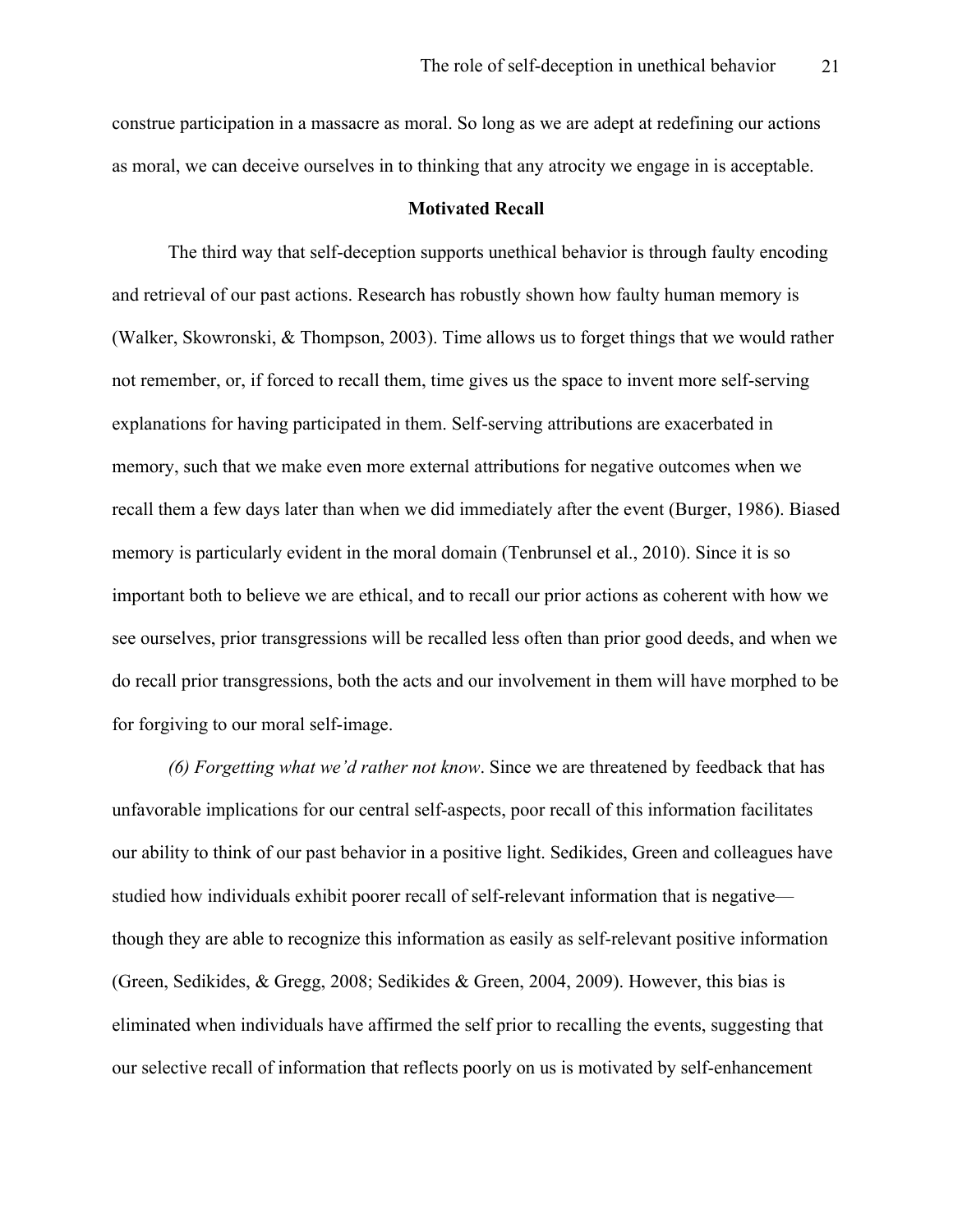needs (Green et al., 2008). In terms of unethical behavior, poor recall allows us to maintain a view of ourselves about which we can be proud rather than ashamed. And in fact, we remember in greater detail personal history about which we are proud, compared to personal history about which we are ashamed, even though we do not show the same bias when recalling stories about others about whom we feel admiration and contempt (D'Argembeau & Van der Linden, 2008).

Perhaps the tendency to forget prior actions that threaten our moral self-image explains why former U.S. President Ronald Reagan's Congressional testimony regarding his involvement in the Iran-Contras scandal is so liberal in its use of the phrase "I don't recall" (Chicago Tribune, 1990). While there were certainly important legal and public relations advantages to Reagan's inability to remember ways in which he may have approved actions or condoned decisions during the Iran-Contra affair, his failures in recall are also useful in maintaining his moral selfimage, through the belie that he was uninvolved in the scandal. Higher levels of selective memory are associated with lower levels of social anxiety, suggesting there is something adaptive about forgetting what we would rather not remember (O'Banion & Arkowitz, 1977). In fact, we get better at distorting our memories as we get older—older adults show more "emotionally gratifying memory distortion" than younger adults (Mather & Carstensen, 2005), suggesting that self-deception in our memory and recall is part of an adaptive process that allows us to maintain a more even emotional keel as we age.

Perhaps the clearest effort to show that we are motivated to forget what we would rather not remember in terms of our unethical behavior comes from Shu and colleagues (Shu & Gino, 2012; Shu, Gino, & Bazerman, 2011). They document how individuals "forget" moral rules (such as elements of an honor code that they were exposed to before being given an opportunity to cheat) after cheating, even though they are no less likely to "forget" other pieces of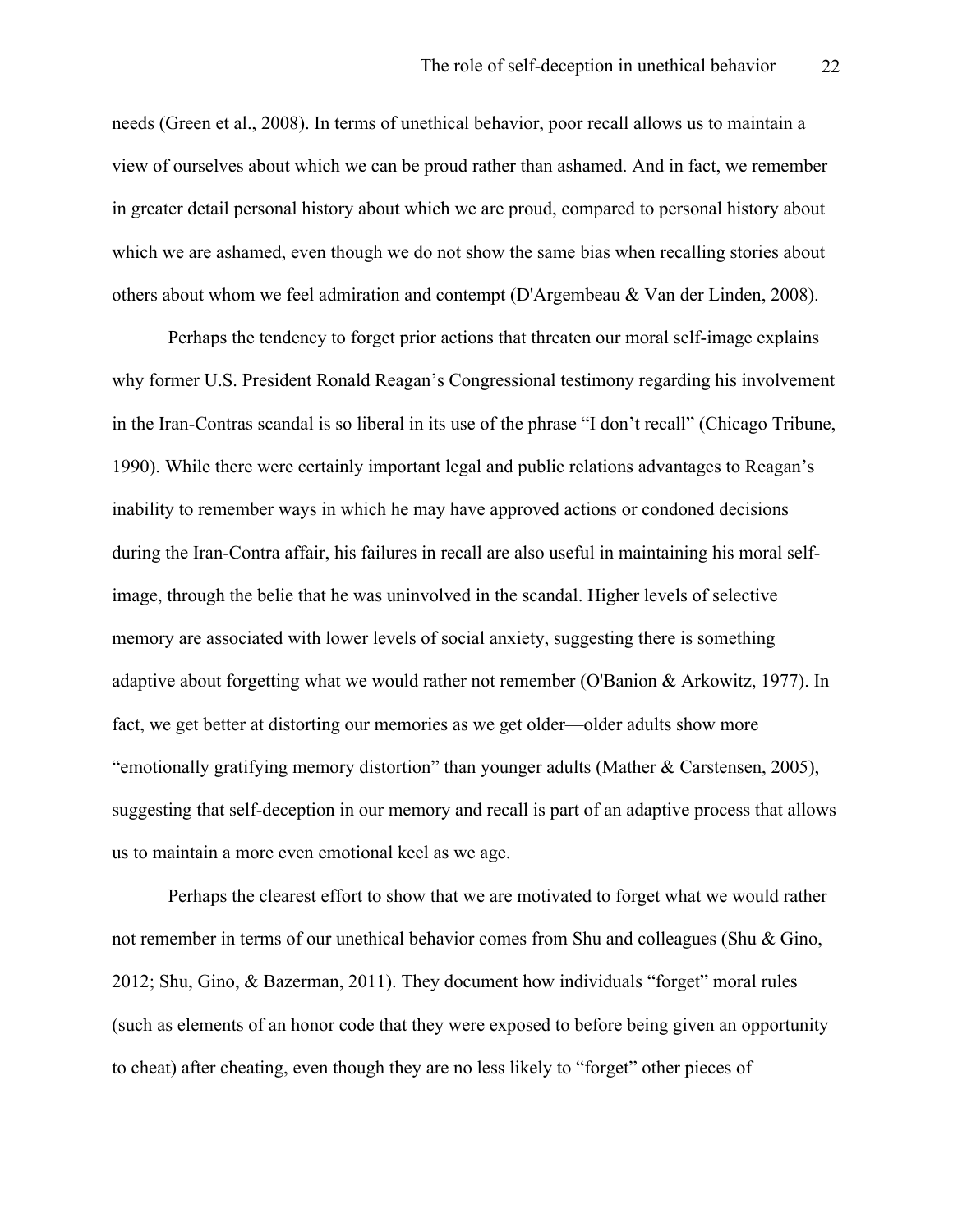information (such as facts from the Department of Motor Vehicles manual). Moreover, ethicsrelated concepts appear to be less cognitive accessible for individuals who cheat—a sort of motivated attention away from ethical concepts, but this time in the rear view mirror (Shu  $\&$ Gino, 2012). These findings are supported by recent research in neurobiology that documents, on a neural level, that we can actively forget unwanted memories (Anderson et al., 2004). In other words, there are neural systems designed to keep things we would rather not know outside our awareness.

*(7) Fabricating alternate histories.* We do not only proactively forget what we would rather not remember. We also "remember" versions of the past that never existed. For example, research suggests that individuals come to believe fabrications about the past events, and that their "memory" of these past events gains traction over time (Chrobak & Zaragoza, 2008; Gonsalves & Paller, 2002; Gonsalves et al., 2004). In one study, participants watched a video and were then asked to recall specific scenes from the video that did not exist. Immediately following the videos, the majority of participants denied having watched the fabricated scene. However, two months later, 50% of them freely reported remembering details from these unwatched scenes (Chrobak & Zaragoza, 2008). Once the idea of an alternate history is suggested to us, it germinates and slowly becomes more real. Moreover, the idea of an alternate history may be particularly attractive for us to think about if we regret prior unethical behavior, planting the seeds of later fabrication to take root.

One can see how our need to see ourselves as moral might cause us to imagine alternatives to actual past misdeeds, causing confusion between the real (unethical) past and our imagined alternative to it, leading to "remembering" a wrong—though self-serving—version of events. In a regrettable instance from my own history, I once sublet my bedroom in my New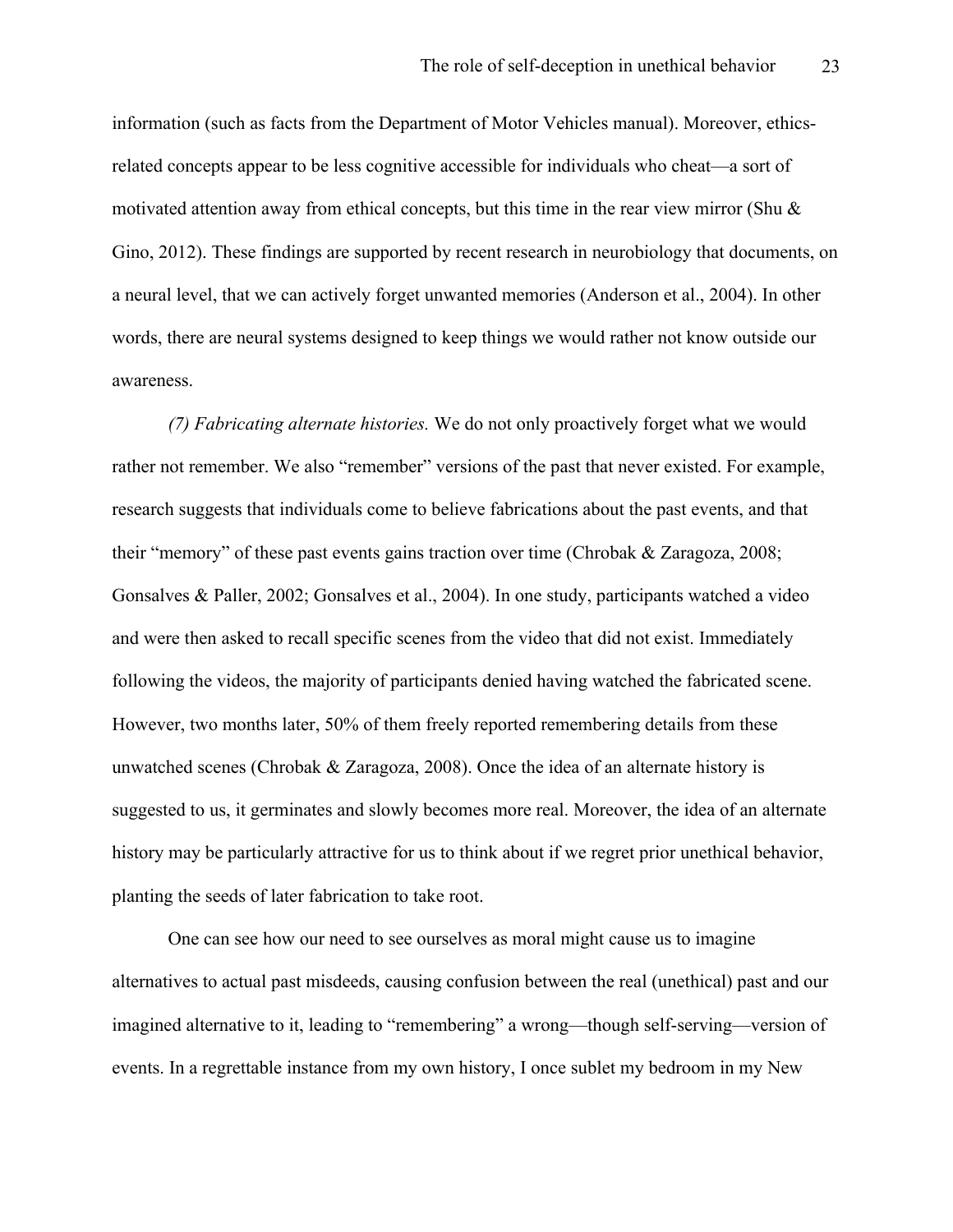York apartment to a perfectly nice young woman for the summer, and kept her deposit when I returned in September. My "memory" of the event was that our original agreement had been that she would pay a deposit to cover the costs of her wear and tear on the room. It was only when catching up with my old roommate from that time (who chided me for my unfairness to her) that I realized I had fabricated the agreement that her deposit would cover those costs, and in fact I had failed to return her deposit for no good reason at all. Unfortunately, most of the time, once we've sanitized our past behavior by inventing a preferred truth about what happened, we typically have no reason to challenge ourselves with the truth again.

#### **Is Self-Deception About Unethical Behavior Adaptive?**

Individuals who are adept at self-deception (measured as a disposition) show higher rates of athletic success (Starek & Keating, 1991), higher levels of pain tolerance (Jamner & Schwartz, 1986) and a greater ability to withstand stress (Linden, Paulhus, & Dobson, 1986). Dispositional self-deception even predicts mating success among women (Lynn, Pipitone, & Keenan, 2014). In addition, as the research overviewed in this chapter makes clear, it seems also true that misplaced optimism about our morality is adaptive as well. If, as Trivers argues (2000), the value of self-deception is the decreased cognitive load of believing the truth while propagating a falsehood, then unethical behavior will be made cognitively easier of one can actively misrepresent the action to ourselves as morally appropriate. Certainly, deceiving oneself about the moral status about an act seems useful in successfully defending oneself to others, as in Ronald Regan's limited ability to recall many aspects of his involvement in the Iran-Contra scandal.

However, ultimately, the most important audience for self-deception about one's (im)moral actions may be oneself. In a series of experiments by Chance and colleagues (2011),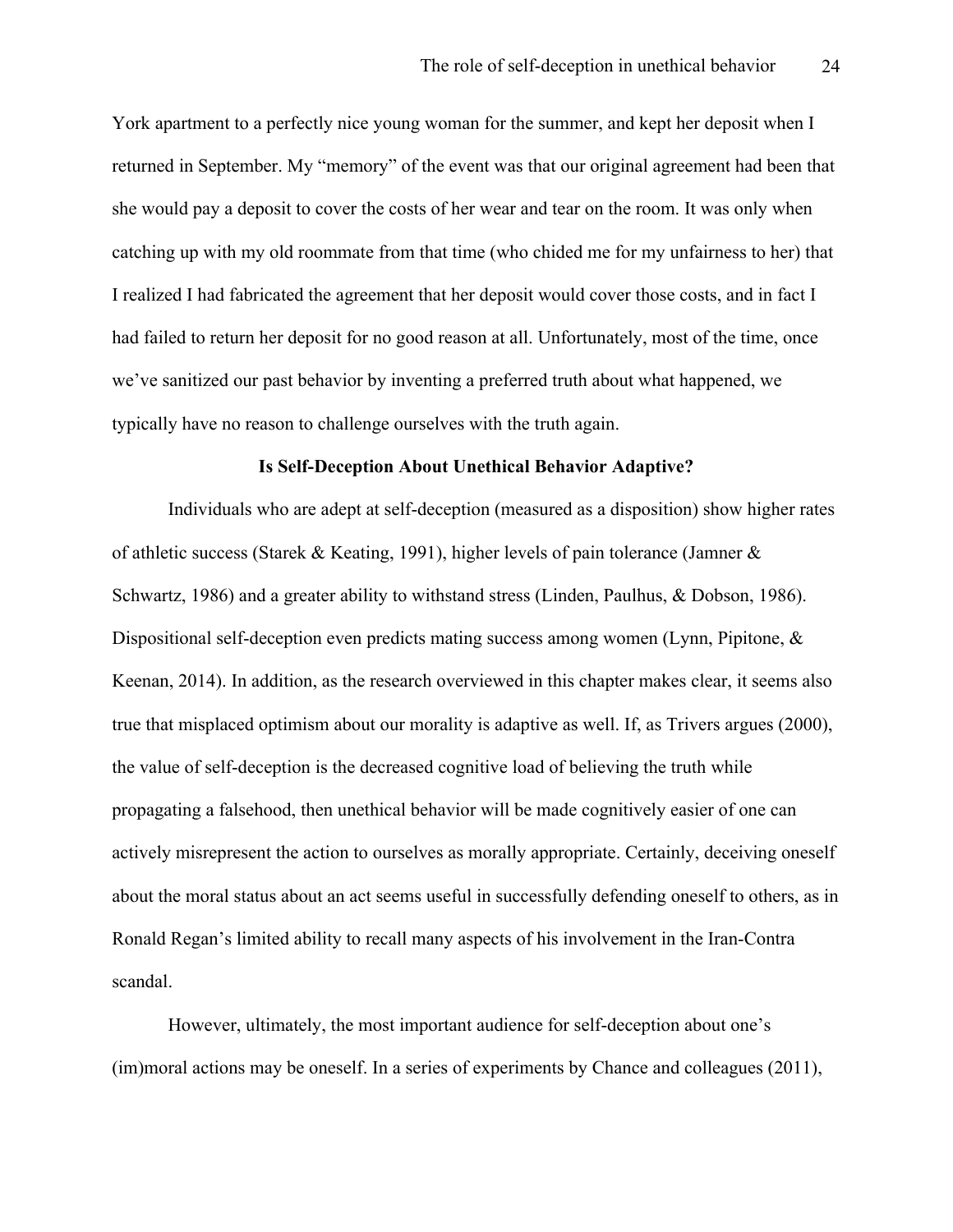individuals who are provided with the answers to a series of questions testing their general knowledge and IQ attribute their higher levels of performance (compared to those without the benefit of seeing the answers) to their own abilities rather than their unfair advantage they had by seeing the answers (Chance, Norton, Gino, & Ariely, 2011). Moreover, this bias towards overestimating their own abilities is resistant to interventions to increase their accuracy in selfassessment, and the tendency to over-estimate their abilities is higher for those who are higher in dispositional self-deception. There seems to be something specifically adaptive about this type of self-deceit: it allows individuals to feel good about themselves without doing the work. In other words, it allows them to feel good about themselves while cheating.

There appears to be a confluence of factors that lead to a perfect storm facilitating selfdeception as a critical process supporting unethical behavior. We have a strong desire to believe that we are moral, but are often tempted to cheat, lie, steal, or take other moral shortcuts in order to gain something for ourselves we do not deserve. Our ability to misrepresent reality to ourselves so that we can believe the best of ourselves while profiting from the unearned or unsavory gains that unethical behavior provides allows us to have our cake (positive moral selfregard) and eat it too (the benefits that unethical behavior can provide). The extent to which selfdeception allows us to maintain this positive moral self-regard while behaving in ways that ought to tarnish it makes it unsurprising that another correlate of dispositional self-deception is selfreports of how moral one is (Lu & Chang, 2011).

In this chapter I have described a number of ways in which individuals actively misrepresent reality to themselves, so that we can remain the heroes of our own narratives, even as we act in ways that are less than heroic. I have called this phenomenon self-deception, though I concede that some of the phenomena I describe do not meet strict criteria for self-deception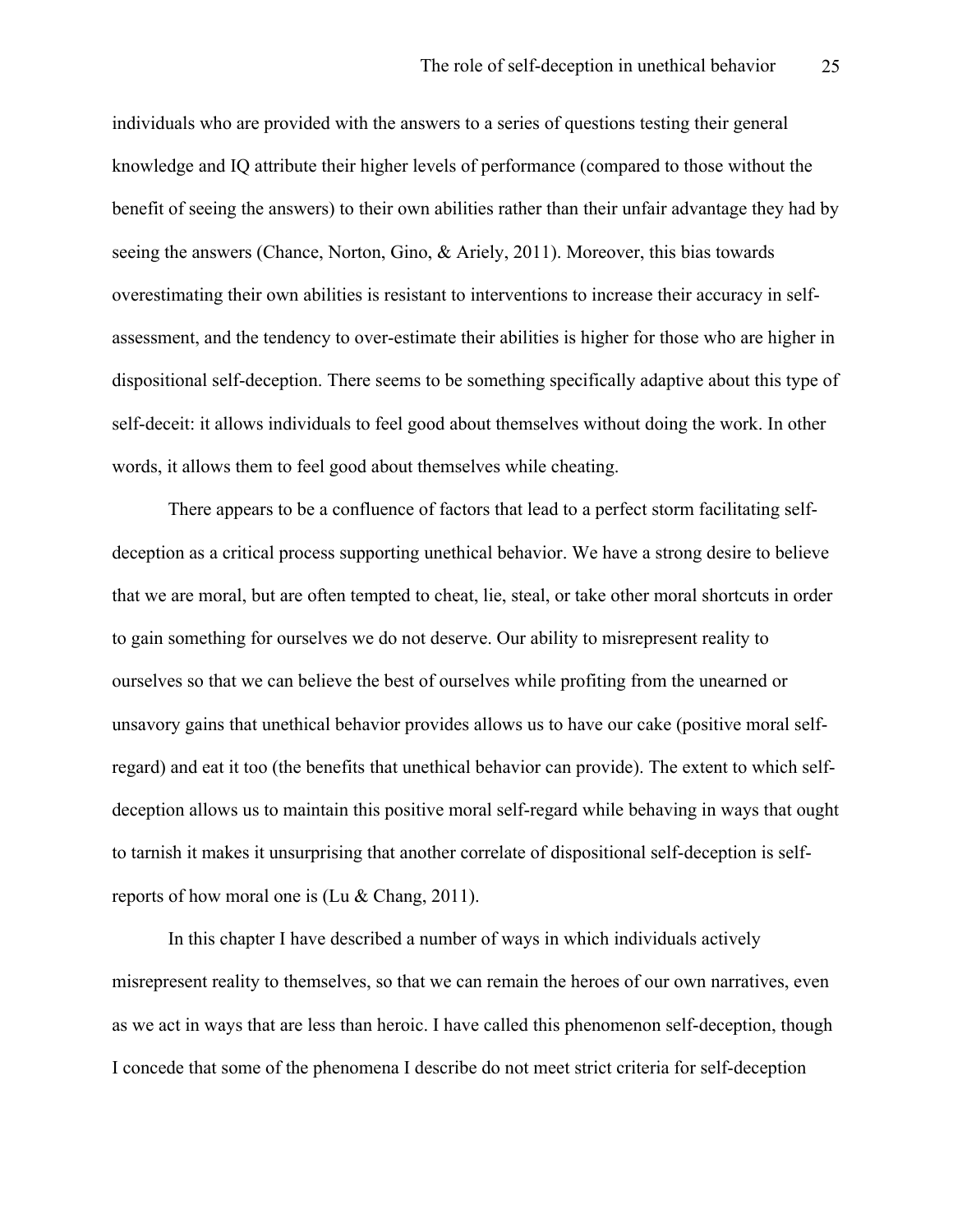(those that require holding two inconsistent beliefs in one's conscious mind simultaneously). As the research I have discussed shows, the human mind is more creative than the philosophers who originally worried about the logical fallacy of true self-deception considered. Self-deception of this variety—only attending to (or even creating) information that supports positive narratives about how moral we are, manipulating our beliefs about our actions or our agency within them to ensure that we construe what we do as moral, or recalling our past actions with rose-colored glasses, all support being able to take advantage of unethical behavior without tarnishing our self-image. For a number of psychologically adaptive reasons, we are proficient at tricking ourselves into believing that we are the heroes of our own narratives, even when our actions clearly indicate otherwise.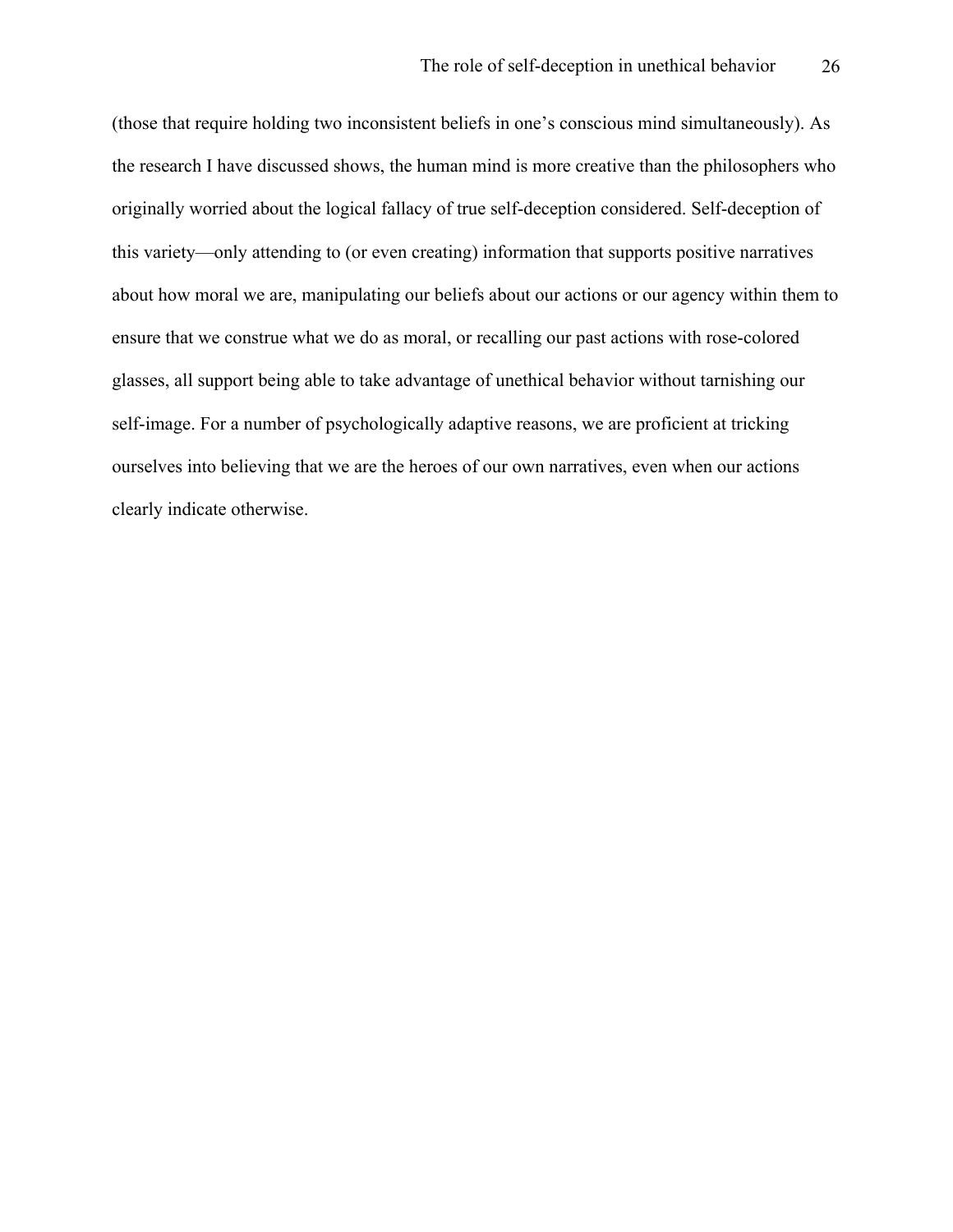### References

- Allison, S. T., Messick, D. M., & Goethals, G. R. (1989). On Being Better but not Smarter than Others: The Muhammad Ali Effect. *Social Cognition, 7*, 275-295.
- Anderson, M. C., Ochsner, K. N., Kuhl, B., Cooper, J., Robertson, E., Gabrieli, S. W., ... Gabrieli, J. D. E. (2004). Neural Systems Underlying the Suppression of Unwanted Memories. *Science, 303*, 232-235.
- Ariely, D. a. (2012). *The (honest) truth about dishonesty: How we lie to everyone---especially ourselves* (First edition ed.). New York: Harper.
- Arkin, R., Cooper, H., & Kolditz, T. (1980). A statistical review of the literature concerning the self-serving attribution bias in interpersonal influence situations. *Journal of Personality, 48*, 435-448.
- Bandura, A. (1990). Mechanisms of moral disengagement. In W. Reich (Ed.), *Origins of terrorism: Psychologies, ideologies, states of mind* (pp. 161-191). New York: Cambridge University Press.
- Bandura, A. (1991). Social cognitive theory of moral thought and action. In W. M. Kurtines & J. L. Gewirtz (Eds.), *Handbook of moral behavior and development* (Vol. 1, pp. 45-103). Hillsdale, NJ: Erlbaum.
- Bandura, A. (2011). Self-deception: A paradox revisited. *Behavioral and Brain Sciences, 34*, 16- 17.
- Batson, C. D., Kobrynowicz, D., Dinnerstein, J. L., Kampf, H. C., & Wilson, A. D. (1997). In a very different voice: Unmasking moral hypocrisy. *Journal of Personality and Social Psychology, 72*, 1335-1348.
- Batson, C. D., Thompson, E. R., Seuferling, G., Whitney, H., & Strongman, J. A. (1999). Moral hypocrisy: Appearing moral to oneself without being so. *Journal of Personality and Social Psychology, 77*, 525-537.
- Bernstein, J. (2013, October 10). NY Fed Fired Examiner Who Took on Goldman. *ProPublica*.
- Bernstein, J. (2014, September 26). Inside the New York Fed: Secret Recordings and a Culture Clash. *ProPublica*. Retrieved from: http://www.propublica.org/article/carmensegarras-secret-recordings-from-inside-new-york-fed.
- Bersoff, D. M. (1999). Why good people sometimes do bad things: Motivated reasoning and unethical behavior. *Personality and Social Psychology Bulletin, 25*, 28-39.
- Blasi, A. (1984). Moral identity: Its role in moral functioning. In W. Kurtines & J. Gewirtz (Eds.), *Morality, moral behavior and moral development* (pp. 128-139). New York: Wiley.
- Burger, J. M. (1986). Temporal Effects on Attributions: Actor and Observer Differences. *Social Cognition, 4*, 377-387.
- Callahan, D. (2004). *The cheating culture: Why more Americans are doing wrong to get ahead*. New York: Harcourt.
- Chance, Z., Norton, M. I., Gino, F., & Ariely, D. (2011). Temporal view of the costs and benefits of self-deception. *Proceedings of the National Academy of Sciences, 108*, (Supplement 3) 15655-15959.
- Chicago Tribune. (1990, February 23). `I Don`t Recall` Marks Excerpts Of Reagan Testimony. Retrieved from: http://articles.chicagotribune.com/1990-02- 23/news/9001160085\_1\_john-poindexter-recall-reagan-testimony.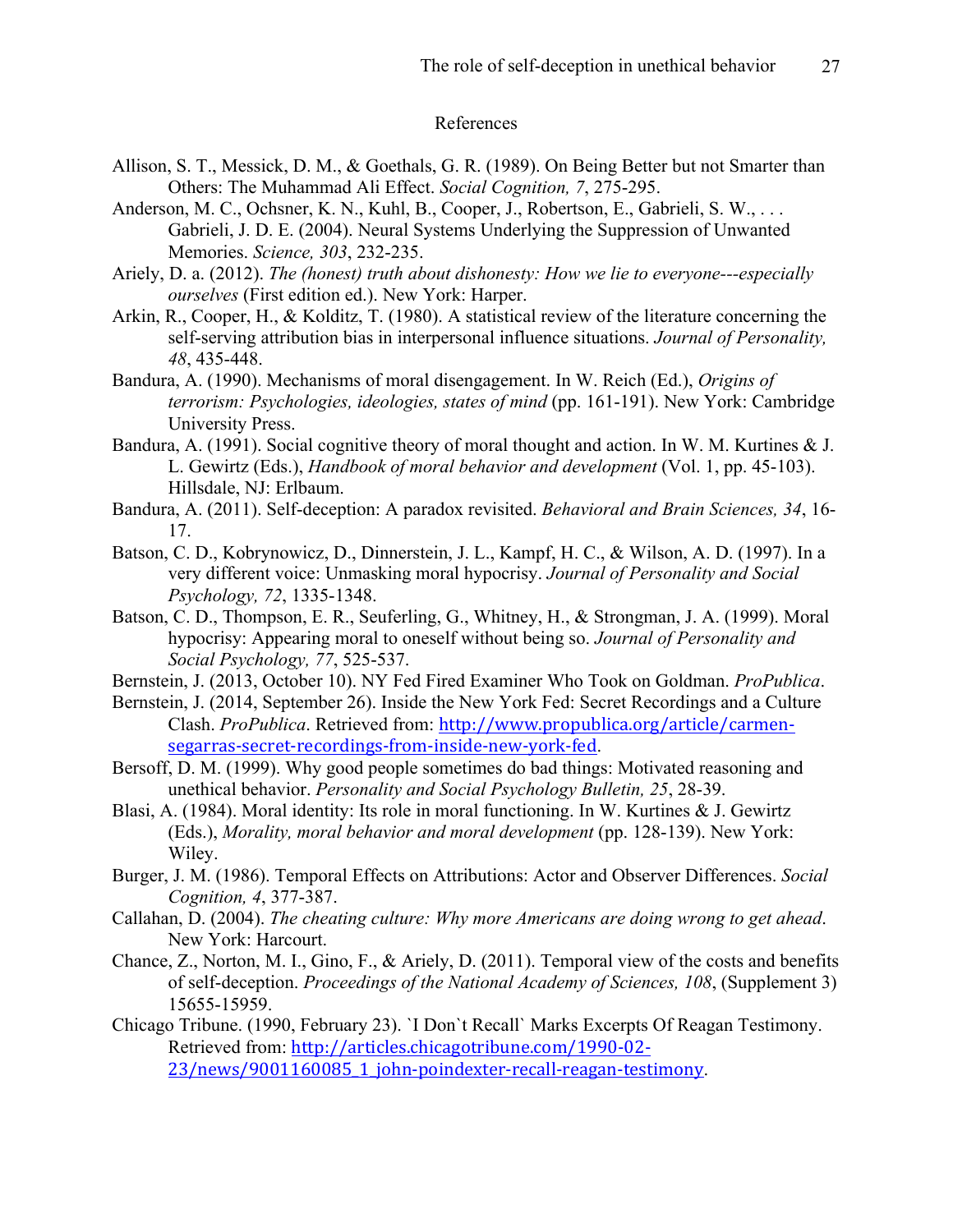- Chrobak, Q., & Zaragoza, M. (2008). Inventing stories: Forcing witnesses to fabricate entire fictitious events leads to freely reported false memories. *Psychonomic Bulletin & Review, 15*, 1190-1195.
- Cooper, J. (2007). *Cognitive dissonance: Fifty years of a classic theory*. Los Angeles: Sage.
- D'Argembeau, A., & Van der Linden, M. (2008). Remembering pride and shame: Selfenhancement and the phenomenology of autobiographical memory. *Memory, 16*, 538- 547.
- Dana, J., Weber, R., & Kuang, J. (2007). Exploiting moral wiggle room: Experiments demonstrating an illusory preference for fairness. *Economic Theory, 33*, 67-80.
- Darley, J. M., & Latané, B. (1968). Bystander intervention in emergencies: Diffusion of responsibility. *Journal of Personality and Social Psychology, 8*, 377-383.
- Dawson, E., Savitsky, K., & Dunning, D. (2006). "Don't Tell Me, I Don't Want to Know": Understanding People's Reluctance to Obtain Medical Diagnostic Information. *Journal of Applied Social Psychology, 36*, 751-768.
- Ditto, P. H., & Lopez, D. F. (1992). Motivated skepticism: Use of differential decision criteria for preferred and nonpreferred conclusions. *Journal of Personality and Social Psychology, 63*, 568-584.
- Ditto, P. H., Munro, G. D., Apanovitch, A. M., Scepansky, J. A., & Lockhart, L. K. (2003). Spontaneous Skepticism: The Interplay of Motivation and Expectation in Responses to Favorable and Unfavorable Medical Diagnoses. *Personality and Social Psychology Bulletin, 29*, 1120-1132.
- Dunning, D., Meyerowitz, J. A., & Holzberg, A. D. (1989). Ambiguity and self-evaluation: The role of idiosyncratic trait definitions in self-serving assessments of ability. *Journal of Personality and Social Psychology, 57*, 1082-1090.
- Ehrich, K. R., & Irwin, J. R. (2005). Willful Ignorance in the Request for Product Attribute Information. *Journal of Marketing Research, 42*, 266-277.
- Festinger, L. (1957). *A theory of cognitive dissonance*. Evanston, IL: Row, Peterson.
- Festinger, L., & Freedman, J. (1964). Dissonance reduction and moral values. In S. Worchel & D. Byrne (Eds.), *Personality change* (pp. 220-247). New York: Wiley.
- Fingarette, H. (1969). *Self-deception*. New York: Humanities Press.
- Forsyth, D. R., Pope, W. R., & McMillan, J. H. (1985). Students' reactions after cheating: An attributional analysis. *Contemporary Educational Psychology, 10*, 72-82.
- Freud, S. (1900/1955). *The interpretation of dreams*. New York: Basic Books.
- Gabor, T. (1994). *Everybody does it: Crime by the public*. Toronto, Canada: University of Toronto Press.
- Gonsalves, B., & Paller, K. A. (2002). Mistaken Memories: Remembering Events That Never Happened. *The Neuroscientist, 8*, 391-395.
- Gonsalves, B., Reber, P. J., Gitelman, D. R., Parrish, T. B., Mesulam, M.-M., & Paller, K. A. (2004). Neural Evidence That Vivid Imagining Can Lead to False Remembering. *Psychological Science, 15*, 655-660.
- Green, J. D., Sedikides, C., & Gregg, A. P. (2008). Forgotten but not gone: The recall and recognition of self-threatening memories. *Journal of Experimental Social Psychology, 44*, 547-561.
- Greenwald, A. G. (1980). The totalitarian ego: Fabrication and revision of personal history. *American Psychologist, 35*, 603-618.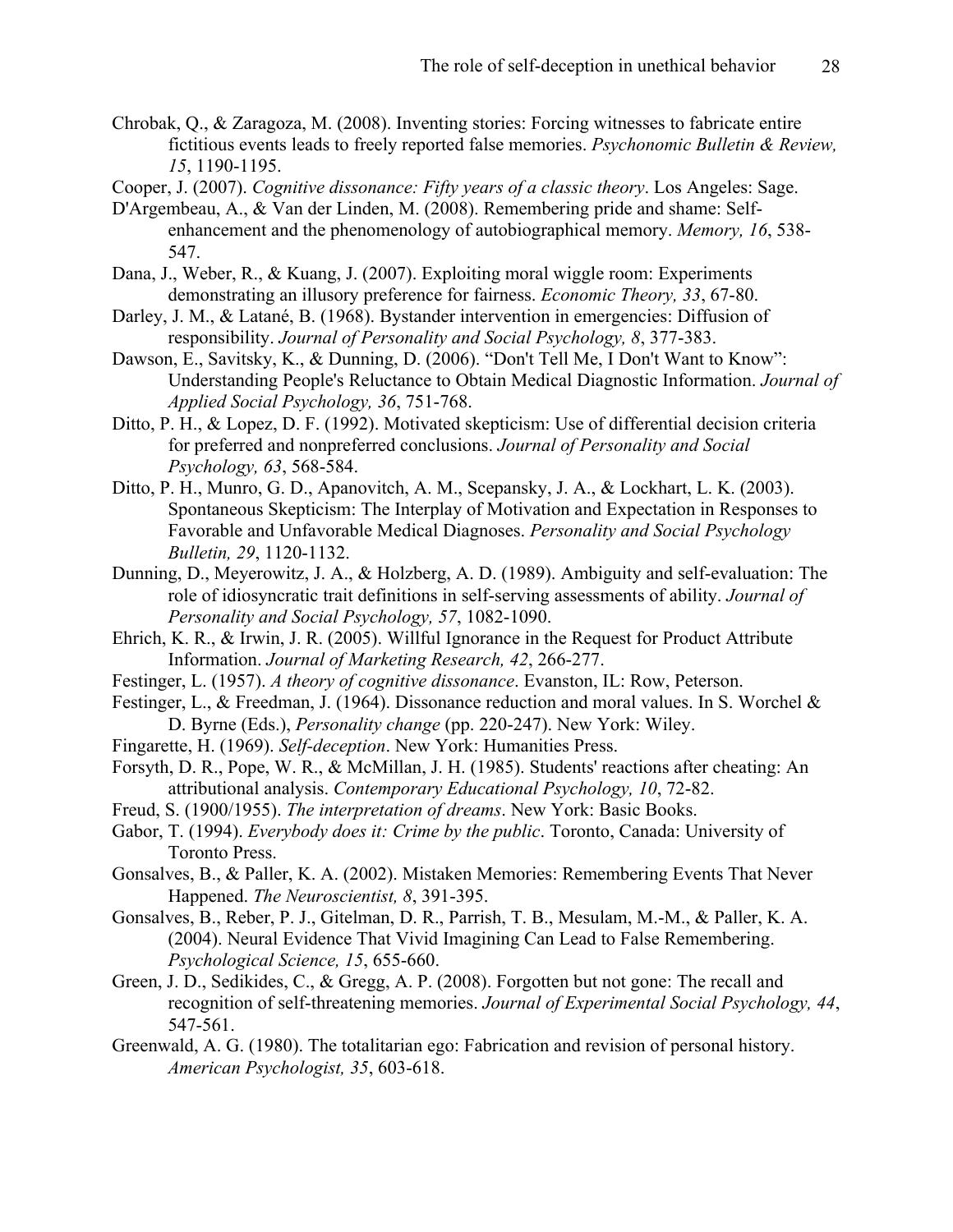- Gur, R. C., & Sackeim, H. A. (1979). Self-deception: A concept in search of a phenomenon. *Journal of Personality and Social Psychology, 37*, 147-169.
- Haight, M. R. (1980). *A study of self-deception*. Atlantic Highlands, N. J.: Humanities Press.
- Hays, T., & Neumeister, L. (2013, November 12). Longtime Madoff employee tells jury he didn't ask questions as fraud grew. *Associated Press*. Retrieved from: http://www.ctvnews.ca/business/longtime-madoff-employee-tells-jury-he-didn-task-questions-as-fraud-grew-1.1539144.
- Hersh, S. M. (2015, March 30). The Scene of the Crime: A reporter's journey to My Lai and the secrets of the past. *New Yorker* Retrieved from: http://www.newyorker.com/magazine/2015/03/30/the-scene-of-the-crime.
- Hill, C., Memon, A., & McGeorge, P. (2008). The role of confirmation bias in suspect interviews: A systematic evaluation. *Legal and Criminological Psychology, 13*, 357-371.
- Jamner, L. D., & Schwartz, G. E. (1986). Self-deception predicts self-report and endurance of pain. *Psychosomatic Medicine, 48*, 211-223.
- Kunda, Z. (1987). Motivated inference: Self-serving generation and evaluation of causal theories. *Journal of Personality and Social Psychology, 53*, 636-647.
- Latané, B., & Darley, J. M. (1968). Group inhibition of bystander intervention in emergencies. *Journal of Personality and Social Psychology, 10*, 215-221.
- Levy, N. (2004). Self-Deception and Moral Responsibility. *Ratio, 17*, 294-311.
- Linden, W., Paulhus, D. L., & Dobson, K. S. (1986). Effects of response styles on the report of psychological and somatic distress. *Journal of Consulting and Clinical Psychology, 54*, 309-313.
- Lu, H. J., & Chang, L. (2011). The association between self-deception and moral self-concept as functions of self-consciousness. *Personality and Individual Differences, 51*, 845-849.
- Lynn, C. D., Pipitone, R. N., & Keenan, J. P. (2014). To thine own self be false: Self-deceptive enhancement and sexual awareness influences on mating success. *Evolutionary Behavioral Sciences, 8*, 109-122.
- Martin, M. W. (1986). *Self-deception and morality*. Lawrence, KS: University Press of Kansas.
- Mather, M., & Carstensen, L. L. (2005). Aging and motivated cognition: The positivity effect in attention and memory. *Trends in Cognitive Sciences, 9*, 496-502.
- Mazar, N., Amir, O., & Ariely, D. (2008). The dishonesty of honest people: A theory of selfconcept maintenance. *Journal of Marketing Research, 45*, 633-644.
- Mele, A. R. (2001). *Self-deception unmasked*. Princeton, N.J.: Princeton University Press.
- Messick, D. M., Bloom, S., Boldizar, J. P., & Samuelson, C. D. (1985). Why we are fairer than others. *Journal of Experimental Social Psychology, 21*, 480-500.
- Milgram, S. (1974). *Obedience to authority: An experimental view*. New York: Harper & Row.
- Miller, D. T. (1976). Ego involvement and attributions for success and failure. *Journal of Personality and Social Psychology, 34*, 901-906.
- Miller, D. T., & Ross, M. (1975). Self-serving biases in the attribution of causality: Fact or fiction? *Psychological Bulletin, 82*, 213-225.
- Mills, J. (1958). Changes in moral attitudes following temptation. *Journal of Personality, 26*, 517-531.
- Monroe, K. R. (2001). Morality and a sense of self: The importance of identity and categorization for moral action. *American Journal of Political Science, 45*, 491-507.
- Monroe, K. R. (2008). Cracking the Code of Genocide: The Moral Psychology of Rescuers, Bystanders, and Nazis during the Holocaust. *Political Psychology, 29*, 699-736.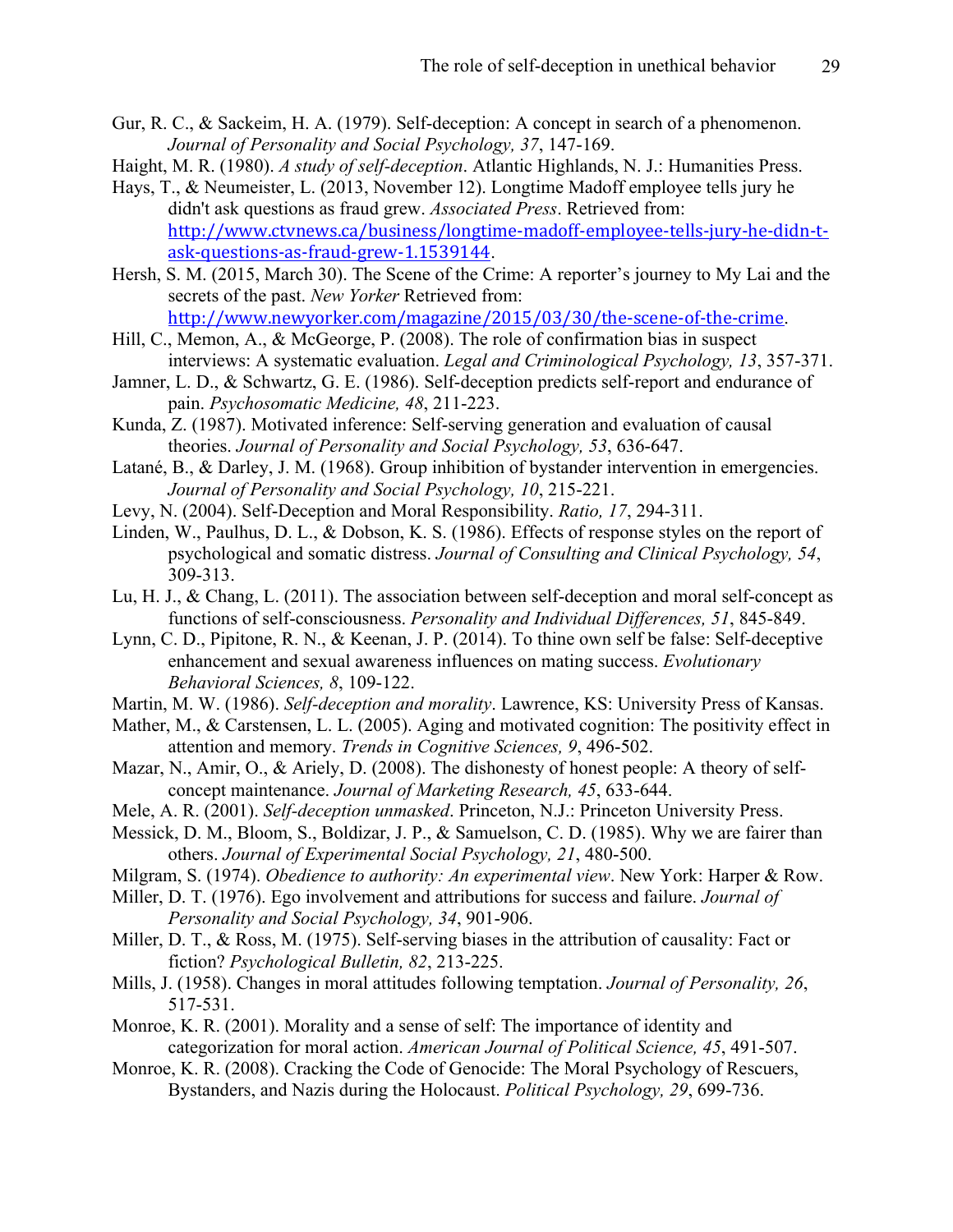Moore, C. (in press). Moral disengagement. *Current Opinion in Psychology*.

New York Times. (2006, April 27). Lay blames Enron failure on attack of short-sellers. Retrieved from:

http://www.nytimes.com/2006/04/27/business/worldbusiness/27iht $enron.html$ ?  $r=0$ .

- Nickerson, R. S. (1998). Confirmation bias: A ubiquitous phenomenon in many guises. *Review of General Psychology, 2*, 175-220.
- O'Banion, K., & Arkowitz, H. (1977). Social anxiety and selective memory for affective information about the self. *Social Behavior and Personality, 5*, 321-328.
- O'Brien, B. (2009). Prime suspect: An examination of factors that aggravate and counteract confirmation bias in criminal investigations. *Psychology, Public Policy, and Law, 15*, 315-334.
- Quattrone, G. A., & Tversky, A. (1984). Causal versus diagnostic contingencies: On selfdeception and on the voter's illusion. *Journal of Personality and Social Psychology, 46*, 237-248.
- Rick, S., Loewenstein, G., Monterosso, J. R., Langleben, D. D., Mazar, N., Amir, O., & Ariely, D. (2008). Commentaries and rejoinder to "The Dishonesty of Honest People". *Journal of Marketing Research,* pp. 645-653. Retrieved from: http://ezpprod1.hul.harvard.edu/login?url=http://search.ebscohost.com/login.aspx?direct=tr ue&db=bth&AN=35144172&site=bsi-live&scope=site.
- Ronson, J. (2006, June 23). It's Never Over. (Radio podcast.). *This American Life*. Retrieved from: http://www.thisamericanlife.org/radio-archives/episode/314/its-neverover.
- Schweitzer, M. E., & Hsee, C. K. (2002). Stretching the truth: Elastic justification and motivated communication of uncertain information. *The Journal of Risk and Uncertainty, 25*, 185- 201.
- Sedikides, C., & Green, J. D. (2004). What I Don't Recall Can't Hurt Me: Information Negativity Versus Information Inconsistency As Determinants of Memorial Self-defense. *Social Cognition, 22*, 4-29.
- Sedikides, C., & Green, J. D. (2009). Memory as a Self-Protective Mechanism. *Social and Personality Psychology Compass, 3*, 1055-1068.
- Shalvi, S., Dana, J., Handgraaf, M. J. J., & De Dreu, C. K. W. (2011). Justified ethicality: Observing desired counterfactuals modifies ethical perceptions and behavior. *Organizational Behavior and Human Decision Processes, 115*, 181-190.
- Shu, L. L., & Gino, F. (2012). Sweeping dishonesty under the rug: How unethical actions lead to forgetting of moral rules. *Journal of Personality and Social Psychology, 102*, 1164-1177.
- Shu, L. L., Gino, F., & Bazerman, M. H. (2011). Dishonest deed, clear conscience: When cheating leads to moral disengagement and motivated forgetting. *Personality and Social Psychology Bulletin, 37*, 330-349.
- Snyder, M. L., Kleck, R. E., Strenta, A., & Mentzer, S. J. (1979). Avoidance of the handicapped: An attributional ambiguity analysis. *Journal of Personality and Social Psychology, 37*, 2297-2306.
- Starek, J. E., & Keating, C. F. (1991). Self-Deception and Its Relationship to Success in Competition. *Basic and Applied Social Psychology, 12*, 145-155.
- Stewart, J. B. (2007, February 19 & 26). The Kona Files: How an obsession with leaks brought scandal to Hewlett-Packard. *The New Yorker*, 152-167.